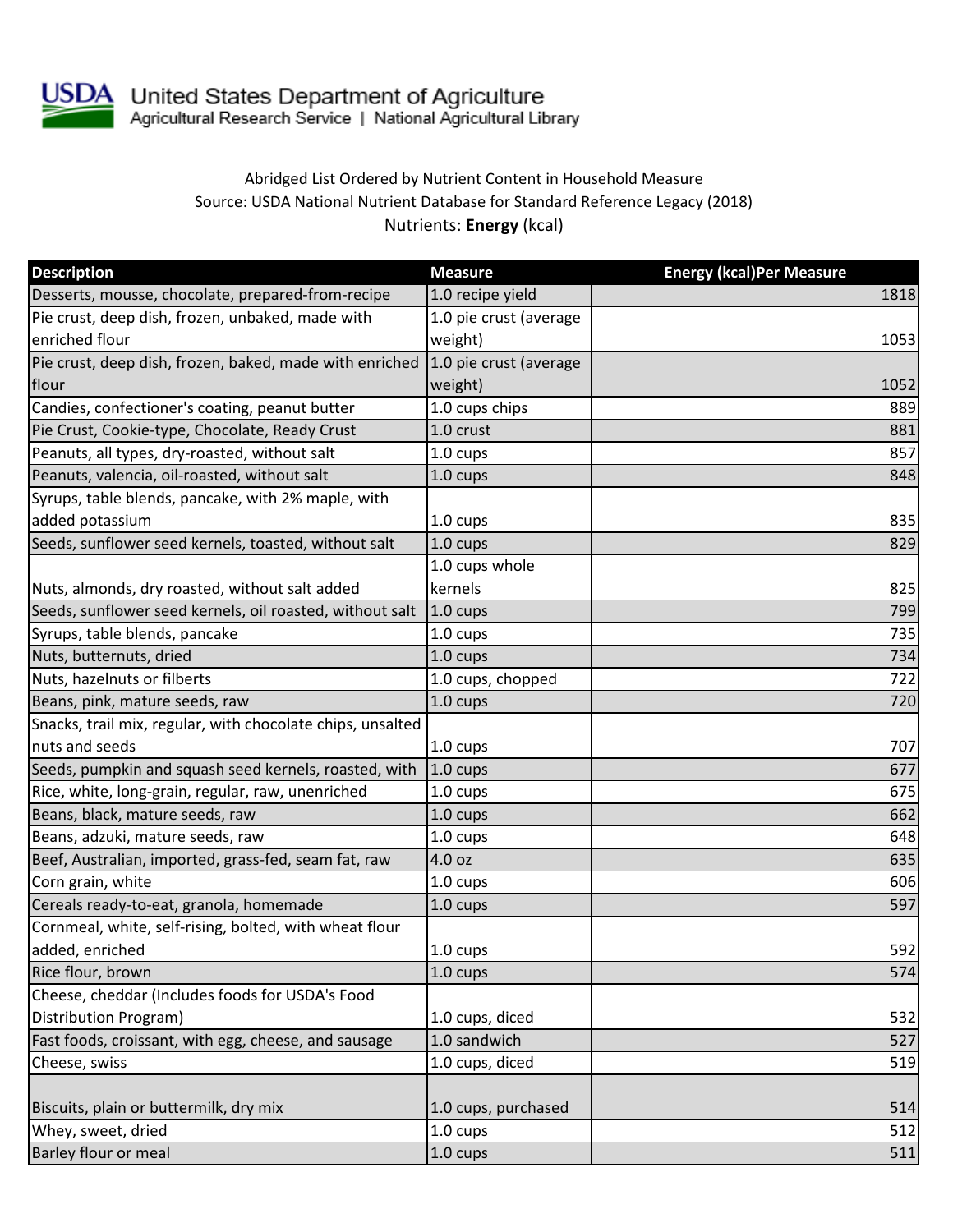| Fast Foods, biscuit, with egg and sausage                       | 1.0 item               | 505 |
|-----------------------------------------------------------------|------------------------|-----|
| Chicken, skin (drumsticks and thighs), raw                      | 4.0 oz                 | 497 |
| Wheat flour, white, bread, enriched                             | $1.0 \text{ cups}$     | 495 |
| Cheese, mexican, queso chihuahua                                | 1.0 cups, diced        | 494 |
| Cornmeal, white, self-rising, degermed, enriched                | 1.0 cups               | 490 |
| Cheese, muenster                                                | 1.0 cups, diced        | 486 |
| DIGIORNO Pizza, cheese topping, rising crust, frozen,           |                        |     |
| baked                                                           | 1.0 slice $1/4$ of pie | 468 |
| Cheese, pasteurized process, swiss                              | 1.0 cups, diced        | 468 |
| Cheese, provolone                                               | 1.0 cups, diced        | 463 |
| Fast foods, biscuit, with egg and bacon                         | 1.0 biscuit            | 458 |
| Wheat flour, white, all-purpose, unenriched                     | 1.0 cups               | 455 |
| Wheat flour, white, all-purpose, enriched, calcium-             | 1.0 cups               | 455 |
| Cornmeal, whole-grain, white                                    | 1.0 cups               | 442 |
| Cranberry sauce, canned, sweetened                              | 1.0 cups               | 440 |
| Sorghum flour, whole-grain                                      | 1.0 cups               | 434 |
| Oat flour, partially debranned                                  | 1.0 cups               | 420 |
| Cheese, parmesan, grated                                        | 1.0 cups               | 420 |
| Currants, zante, dried                                          | 1.0 cups               | 418 |
| Corn flour, yellow, masa, enriched                              | $1.0 \text{ cups}$     | 414 |
| Cream, fluid, heavy whipping                                    | 1.0 cups, whipped      | 408 |
| Cheese spread, pasteurized process, American                    | 1.0 cups, diced        | 406 |
| Fast foods, croissant, with egg, cheese, and ham                | 1.0 item               | 405 |
|                                                                 |                        |     |
| Cheese, feta                                                    | 1.0 cups, crumbled     | 398 |
| Salami, pork, beef, less sodium                                 | 3.0 oz                 | 396 |
| Pork, fresh, shoulder, whole, separable lean and fat,           |                        |     |
| cooked, roasted                                                 | 1.0 cups, diced        | 394 |
| Cheese, mozzarella, low moisture, part-skim                     | 1.0 cups, diced        | 389 |
| Orange juice, frozen concentrate, unsweetened,                  | 1.0 cups               | 388 |
| Nuts, coconut meat, dried (desiccated), sweetened,              |                        |     |
| flaked, packaged                                                | 1.0 cups               | 388 |
| Apricots, dehydrated (low-moisture), sulfured,                  | 1.0 cups               | 381 |
|                                                                 | 0.12 pie 1 pie (1/8 of |     |
| Pie, Dutch Apple, Commercially Prepared                         | 9" pie)                | 380 |
| Cream puff, eclair, custard or cream filled, iced               | 4.0 oz                 | 377 |
| Soybeans, green, raw                                            | 1.0 cups               | 376 |
| Cheese food, pasteurized process, American, vitamin D           | 1.0 cups               | 373 |
| Pasta, fresh-refrigerated, spinach, as purchased                | 4.0 oz                 | 370 |
| Pasta, fresh-refrigerated, plain, as purchased                  | 4.0 oz                 | 369 |
| Fish, herring, Atlantic, pickled                                | 1.0 cups               | 367 |
|                                                                 | 1.0 piece (1/12 of 9"  |     |
| Cake, chocolate, prepared from recipe without frosting          | dia)                   | 352 |
| Cream, fluid, light whipping                                    | 1.0 cups, whipped      | 350 |
|                                                                 | 1.0 cups, chopped or   |     |
| Turkey, all classes, back, meat and skin, cooked, roasted diced |                        | 342 |
| Blueberries, wild, canned, heavy syrup, drained                 | 1.0 cups               | 341 |
|                                                                 |                        |     |
| Puddings, banana, dry mix, regular, with added oil              | 1.0 package (3.12 oz)  | 341 |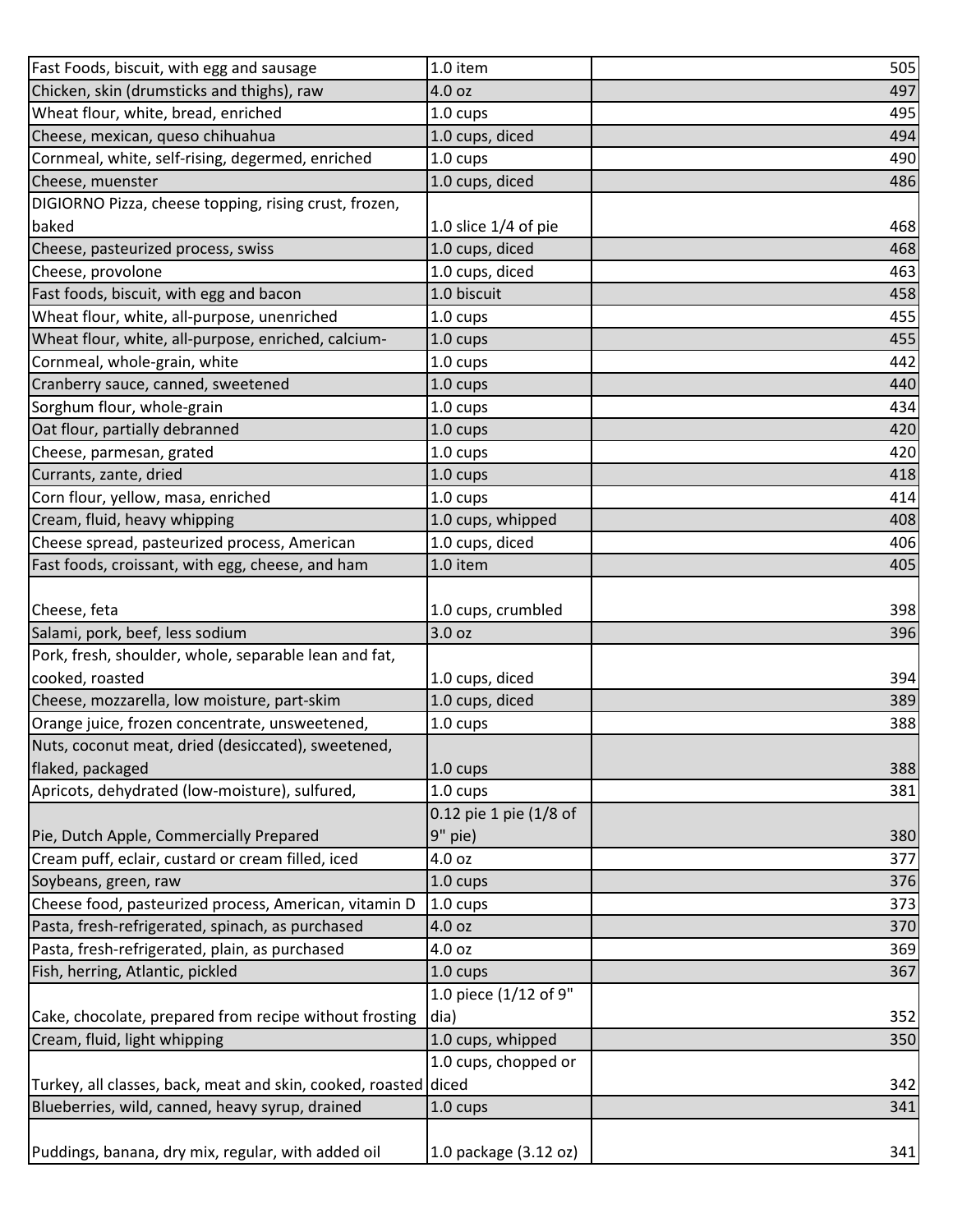| Puddings, tapioca, dry mix, with no added salt             | 1.0 package (3.5 oz)    | 339 |
|------------------------------------------------------------|-------------------------|-----|
| Pasta, dry, unenriched                                     | 1.0 cups spaghetti      | 338 |
| Pasta, dry, enriched                                       | 1.0 cups spaghetti      | 338 |
|                                                            |                         |     |
| Cheese, mozzarella, whole milk                             | 1.0 cups, shredded      | 335 |
| Chicken, broilers or fryers, dark meat, meat only,         | 1.0 cups                | 335 |
| Plantains, yellow, raw                                     | 1.0 plantain            | 329 |
|                                                            |                         |     |
| Puddings, vanilla, dry mix, regular, with added oil        | 1.0 package (3.12 oz)   | 325 |
| Pears, dried, sulfured, stewed, without added sugar        | 1.0 cups, halves        | 324 |
| Gelatin desserts, dry mix, with added ascorbic acid,       |                         |     |
| sodium-citrate and salt                                    | 1.0 package $(3 oz)$    | 324 |
| Peaches, dehydrated (low-moisture), sulfured, stewed       | $1.0 \text{ cups}$      | 322 |
| Pasta, whole-wheat, dry (Includes foods for USDA's         |                         |     |
| <b>Food Distribution Program)</b>                          | 1.0 cups spaghetti      | 320 |
| Mckee Baking, Little Debbie Nutty Bars, Wafers with        |                         |     |
| Peanut Butter, Chocolate Covered                           | 1.0 serving             | 312 |
| Puddings, lemon, dry mix, regular, with added oil,         |                         |     |
| potassium, sodium                                          | 1.0 package $(3 oz)$    | 311 |
| Nuts, chestnuts, european, raw, unpeeled                   | 1.0 cups                | 309 |
| Beverages, Whey protein powder isolate                     | 3.0 scoop               | 309 |
|                                                            |                         |     |
| Macaroni, vegetable, enriched, dry                         | 1.0 cups spiral shaped  | 308 |
| Beef, rib, small end (ribs 10-12), separable lean and fat, |                         |     |
| trimmed to 1/8" fat, choice, cooked, roasted               | 3.0 oz                  | 305 |
| Grapefruit juice, white, frozen concentrate,               |                         |     |
| unsweetened, undiluted                                     | 1.0 can (6 fl oz)       | 302 |
| Flan, caramel custard, dry mix                             | 1.0 package $(3 oz)$    | 296 |
| Lamb, New Zealand, imported, frozen, shoulder, whole       |                         |     |
| (arm and blade), separable lean and fat, trimmed to        | 3.0 oz                  | 291 |
| Lamb, rib, separable lean and fat, trimmed to 1/8" fat,    |                         |     |
| choice, cooked, roasted                                    | 3.0 oz                  | 290 |
| Lamb, rib, separable lean and fat, trimmed to 1/8" fat,    |                         |     |
| choice, cooked, broiled                                    | 3.0 oz                  | 289 |
| Lamb, shoulder, blade, separable lean and fat, trimmed     |                         |     |
| to 1/8" fat, choice, cooked, braised                       | 3.0 oz                  | 288 |
| Fast foods, english muffin, with egg, cheese, and          | 1.0 sandwich            | 287 |
| Candies, HERSHEY, KIT KAT BIG KAT Bar                      | 1.0 bar 1.94 oz         | 286 |
| Chicken, broilers or fryers, drumstick, meat and skin,     | 1.0 cups, chopped or    |     |
| cooked, stewed                                             | diced                   | 286 |
| Pork, fresh, leg (ham), whole, separable lean only,        | 1.0 cups, diced         | 285 |
|                                                            | 1.0 potato large (3" to |     |
| Potatoes, Russet, flesh and skin, baked                    | 4-1/4" dia.             | 284 |
| Beef, tenderloin, steak, separable lean and fat, trimmed   |                         |     |
| to 1/8" fat, select, raw                                   | 4.0 oz                  | 281 |
|                                                            |                         |     |
|                                                            |                         |     |
| Cheese substitute, mozzarella                              | 1.0 cups, shredded      | 280 |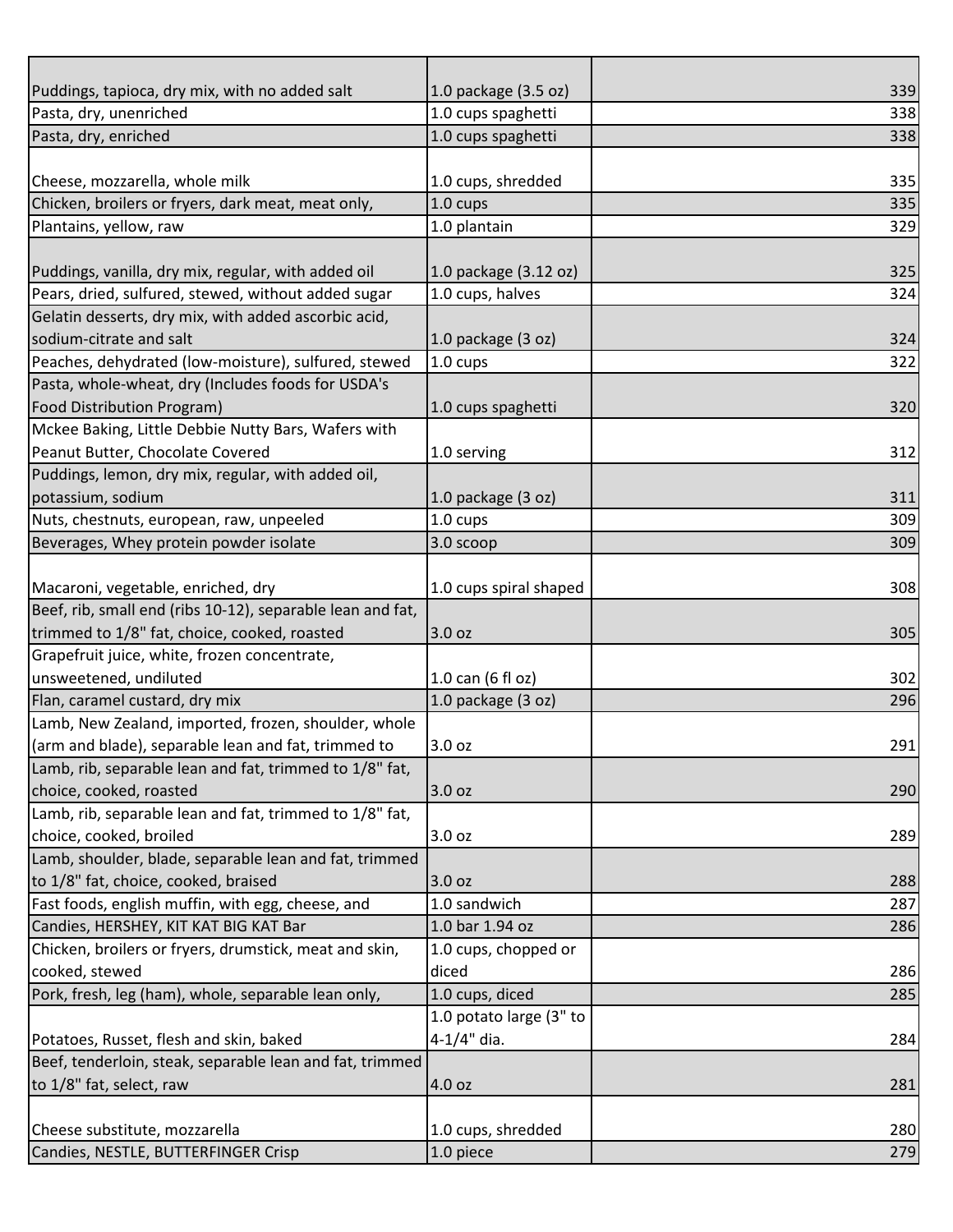| Soup, chicken noodle, dry, mix                           | 1.0 packet              | 279 |
|----------------------------------------------------------|-------------------------|-----|
| Pork, fresh, leg (ham), whole, separable lean and fat,   | 4.0 oz                  | 277 |
|                                                          |                         |     |
| Candies, NESTLE, BUTTERFINGER Bar                        | 1.0 serving 2.1 oz bar  | 275 |
| Fish, yellowtail, mixed species, cooked, dry heat        | 0.5 fillet              | 273 |
| Candies, 5TH AVENUE Candy Bar                            | 1.0 bar 2 oz            | 270 |
| Beans, baked, canned, with pork                          | 1.0 cups                | 268 |
| Milk, sheep, fluid                                       | 1.0 cups                | 265 |
| Lamb, Australian, imported, fresh, shoulder, arm,        |                         |     |
| separable lean and fat, trimmed to 1/8" fat, cooked,     | 3.0 oz                  | 264 |
|                                                          |                         |     |
| Candies, MARS SNACKFOOD US, 3 MUSKETEERS Bar             | 1.0 serving 2.13 oz bar | 262 |
| Bagels, plain, enriched, with calcium propionate         |                         |     |
| (includes onion, poppy, sesame)                          | 1.0 bagel               | 261 |
| George Weston Bakeries, Brownberry Sage and Onion        |                         |     |
| Stuffing Mix, dry                                        | 1.0 serving             | 261 |
| Lamb, Australian, imported, fresh, rib chop, frenched,   |                         |     |
| bone-in, separable lean and fat, trimmed to 1/8" fat,    | 3.0 oz                  | 259 |
|                                                          | 1.0 unit (yield from 1  |     |
| Chicken, broilers or fryers, dark meat, meat and skin,   | Ib ready-to-cook        |     |
| cooked, stewed                                           | chicken)                | 256 |
| Teff, cooked                                             | 1.0 cups                | 255 |
| Soybeans, green, cooked, boiled, drained, without salt   | $1.0 \text{ cups}$      | 254 |
| Beef, loin, top loin, separable lean and fat, trimmed to |                         |     |
| 1/8" fat, select, raw                                    | 4.0 oz                  | 253 |
| Lamb, New Zealand, imported, frozen, loin, separable     |                         |     |
| lean and fat, trimmed to 1/8" fat, cooked, broiled       | 3.0 oz                  | 252 |
| Peaches, canned, extra heavy syrup pack, solids and      | 1.0 cups, halves or     |     |
| liquids                                                  | slices                  | 252 |
| Squab, (pigeon), meat and skin, raw                      | 3.0 oz                  | 250 |
| Dessert topping, powdered                                | 1.0 oz                  | 248 |
| Chicken, broilers or fryers, meat and skin and giblets   |                         |     |
| and neck, cooked, fried, batter                          | 3.0 oz                  | 247 |
| Lamb, loin, separable lean and fat, trimmed to 1/8" fat, |                         |     |
| choice, cooked, roasted                                  | 3.0 oz                  | 246 |
| Beef, short loin, porterhouse steak, separable lean and  |                         |     |
| fat, trimmed to 1/8" fat, choice, raw                    | 4.0 oz                  | 246 |
|                                                          | 1.0 piece (1/12 of 8"   |     |
| Cake, yellow, prepared from recipe without frosting      | dia)                    | 245 |
| Potatoes, mashed, dehydrated, prepared from granules     |                         |     |
| with milk, water and margarine added                     | 1.0 cups                | 244 |
| Rice, white, medium-grain, cooked, unenriched            | 1.0 cups                | 242 |
| POPEYES, biscuit                                         | 1.0 biscuit             | 241 |
| Beans, black turtle, mature seeds, cooked, boiled,       | 1.0 cups                | 240 |
| Pork, fresh, variety meats and by-products, feet, raw    | 4.0 oz                  | 240 |
| Candies, MARS SNACKFOOD US, M & M's Milk                 |                         |     |
| <b>Chocolate Candies</b>                                 | 1.0 package (1.69 oz)   | 236 |
| Soup, black bean, canned, condensed                      | 1.0 cups (8 fl oz)      | 234 |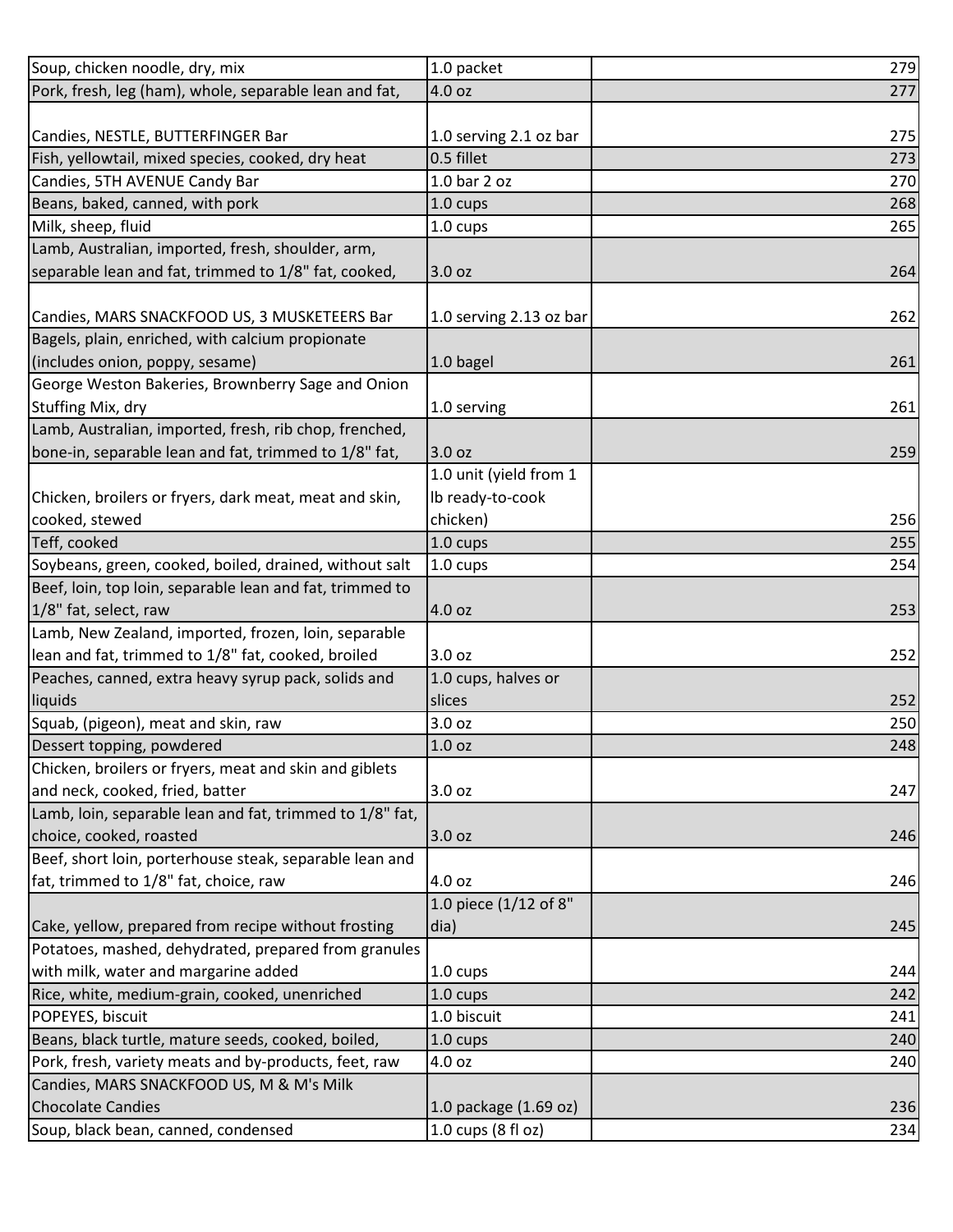|                                                                       | 1.0 slice (average     |     |
|-----------------------------------------------------------------------|------------------------|-----|
| Bread, pan dulce, sweet yeast bread                                   | weight of 1 slice)     | 231 |
| Noodles, japanese, somen, cooked                                      | 1.0 cups               | 231 |
| Lamb, shoulder, blade, separable lean and fat, trimmed                |                        |     |
| to 1/8" fat, choice, cooked, roasted                                  | 3.0 oz                 | 230 |
| Passion-fruit, (granadilla), purple, raw                              | 1.0 cups               | 229 |
| Pork, fresh, shoulder, blade, boston (roasts), separable              |                        |     |
| lean and fat, cooked, roasted                                         | 3.0 oz                 | 229 |
| Lamb, shoulder, arm, separable lean and fat, trimmed                  |                        |     |
| to 1/8" fat, cooked, broiled                                          | 3.0 oz                 | 229 |
| Chicken, broilers or fryers, meat and skin, cooked, fried,            | 3.0 oz                 | 229 |
|                                                                       |                        |     |
| Sausage, pork and beef, with cheddar cheese, smoked                   | 12.0 oz serving 2.7 oz | 228 |
| Beef, tenderloin, steak, separable lean and fat, trimmed              |                        |     |
| to 1/8" fat, all grades, cooked, broiled                              | 3.0 oz                 | 227 |
| Potatoes, mashed, dehydrated, prepared from granules                  |                        |     |
| without milk, whole milk and butter added                             | 1.0 cups               | 227 |
| Breadfruit, raw                                                       | 1.0 cups               | 227 |
| Veal, breast, whole, boneless, separable lean and fat,                |                        |     |
| cooked, braised                                                       | 3.0 oz                 | 226 |
| Boysenberries, canned, heavy syrup                                    | 1.0 cups               | 225 |
| Candies, HERSHEY'S, ALMOND JOY BITES                                  | 18.0 pieces            | 225 |
| Cowpeas (blackeyes), immature seeds, frozen, cooked,                  |                        |     |
| boiled, drained, without salt                                         | 1.0 cups               | 224 |
| Pork, fresh, shoulder, (Boston butt), blade (steaks),                 |                        |     |
| separable lean and fat, with added solution, cooked,                  | 3.0 oz                 | 224 |
| <b>Eggnog</b>                                                         | 1.0 cups               | 224 |
|                                                                       | 1.0 cups chopped or    |     |
| Chicken, gizzard, all classes, cooked, simmered                       | dice                   | 223 |
| Pork, fresh, loin, country-style ribs, separable lean and             |                        |     |
| fat, bone-in, cooked, broiled                                         | 3.0 oz                 | 221 |
| Noodles, egg, unenriched, cooked, without added salt                  | 1.0 cups               | 221 |
| Cereals ready-to-eat, POST, HONEY BUNCHES OF OATS                     | 1.0 cups (1 NLEA       |     |
| with vanilla bunches                                                  | serving)               | 221 |
| Candies, NESTLE, CRUNCH Bar and Dessert Topping                       | 1.0 bar 1.55 oz        | 220 |
| Lamb, New Zealand, imported, frozen, foreshank,                       |                        |     |
| separable lean and fat, trimmed to 1/8" fat, cooked,                  | 3.0 oz                 | 219 |
| Beef, top sirloin, steak, separable lean and fat, trimmed             |                        |     |
| to 1/8" fat, choice, cooked, broiled                                  | 3.0 oz                 | 218 |
| Beans, black turtle, mature seeds, canned                             | 1.0 cups               | 218 |
| Lima beans, immature seeds, frozen, baby, unprepared                  | $1.0 \text{ cups}$     | 216 |
|                                                                       |                        |     |
| Candies, dark chocolate coated coffee beans                           | 1.0 serving 28 pieces  | 216 |
| Potatoes, scalloped, home-prepared with butter                        | $1.0 \text{ cups}$     | 216 |
| Plantains, yellow, baked                                              | $1.0 \text{ cups}$     | 215 |
| Bread, pound cake type, pan de torta salvadoran                       | 1.0 serving            | 214 |
| Apricots, canned, heavy syrup pack, with skin, solids                 | 1.0 cups, halves       | 214 |
| Cereals ready-to-eat, QUAKER Oatmeal Squares, Golden 1.0 cups (1 NLEA |                        |     |
| Maple                                                                 | serving)               | 213 |
|                                                                       |                        |     |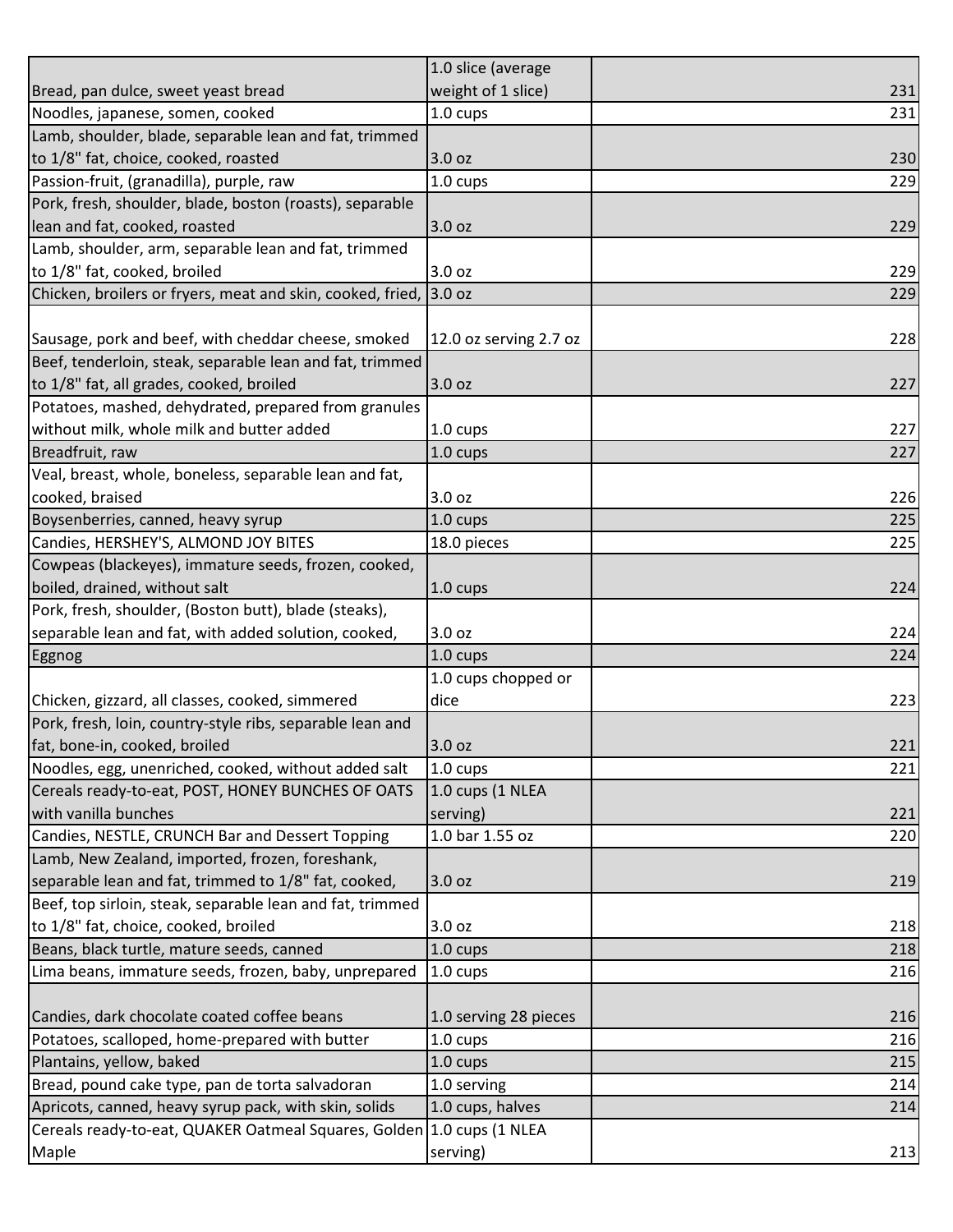| 3.0 oz<br>212<br>$1.0 \text{ cups}$<br>1.0 cups<br>212<br>Beef, top loin petite roast/filet, boneless, separable lean<br>4.0 oz<br>211<br>4.0 oz<br>211<br>Noodles, egg, spinach, enriched, cooked<br>1.0 cups<br>211<br>1.0 cups<br>211<br>Beverages, THE COCA-COLA COMPANY, NOS energy<br>drink, Original, grape, loaded cherry, charged citrus,<br>16.0 fl oz<br>211<br>Lima beans, immature seeds, cooked, boiled, drained,<br>1.0 cups<br>209<br>Toaster pastries, fruit, toasted (include apple,<br>blueberry, cherry, strawberry)<br>209<br>1.0 pastry<br>Milk, chocolate, fluid, commercial, whole, with added<br>vitamin A and vitamin D<br>1.0 cups<br>1.0 patty (yield from<br>207<br>Game meat, bison, ground, cooked, pan-broiled<br>112.7 g raw meat)<br>1.0 serving<br>Bread, salvadoran sweet cheese (quesadilla<br>(approximate serving<br>206<br>salvadorena)<br>size)<br>Pork, fresh, loin, whole, separable lean and fat, cooked,<br>3.0 oz<br>206<br>Rice, white, long-grain, regular, cooked, unenriched,<br>205<br>1.0 cups<br>Frankfurter, pork<br>1.0 link<br>204<br>Potatoes, mashed, dehydrated, prepared from flakes<br>without milk, whole milk and butter added<br>1.0 cups<br>Beef, chuck eye roast, boneless, America's Beef Roast,<br>separable lean and fat, trimmed to 0" fat, all grades,<br>4.0 oz<br>203<br>2.0 oz<br>203<br>Noodles, japanese, somen, dry<br>Garlic, raw<br>1.0 cups<br>203<br>Pork, cured, ham with natural juices, spiral slice,<br>boneless, separable lean and fat, heated, roasted<br>1.0 slice<br>202<br>Candies, NESTLE, 100 GRAND Bar<br>1.0 bar (1.5 oz)<br>201<br>Lamb, Australian, imported, fresh, foreshank, separable<br>lean and fat, trimmed to 1/8" fat, cooked, braised<br>3.0 oz<br>201<br>Lamb, Australian, imported, fresh, leg, sirloin chops,<br>boneless, separable lean and fat, trimmed to 1/8" fat,<br>200<br>3.0 oz<br>Chocolate-flavored hazelnut spread<br>1.0 serving 2 TBSP<br>199<br>Lamb, New Zealand, imported, frozen, leg, whole<br>(shank and sirloin), separable lean and fat, trimmed to<br>3.0 oz<br>199<br>Lamb, Australian, imported, fresh, shoulder, blade,<br>separable lean only, trimmed to 1/8" fat, cooked,<br>196<br>3.0 oz<br>Keikitos (muffins), Latino bakery item<br>1.0 piece<br>196 | Apricots, dried, sulfured, stewed, without added sugar     | 1.0 cups, halves | 212 |
|-----------------------------------------------------------------------------------------------------------------------------------------------------------------------------------------------------------------------------------------------------------------------------------------------------------------------------------------------------------------------------------------------------------------------------------------------------------------------------------------------------------------------------------------------------------------------------------------------------------------------------------------------------------------------------------------------------------------------------------------------------------------------------------------------------------------------------------------------------------------------------------------------------------------------------------------------------------------------------------------------------------------------------------------------------------------------------------------------------------------------------------------------------------------------------------------------------------------------------------------------------------------------------------------------------------------------------------------------------------------------------------------------------------------------------------------------------------------------------------------------------------------------------------------------------------------------------------------------------------------------------------------------------------------------------------------------------------------------------------------------------------------------------------------------------------------------------------------------------------------------------------------------------------------------------------------------------------------------------------------------------------------------------------------------------------------------------------------------------------------------------------------------------------------------------------------------------------------------------------------------------------------------------------------------------|------------------------------------------------------------|------------------|-----|
| 212<br>208<br>204                                                                                                                                                                                                                                                                                                                                                                                                                                                                                                                                                                                                                                                                                                                                                                                                                                                                                                                                                                                                                                                                                                                                                                                                                                                                                                                                                                                                                                                                                                                                                                                                                                                                                                                                                                                                                                                                                                                                                                                                                                                                                                                                                                                                                                                                                   | Beef, chuck, short ribs, boneless, separable lean only,    |                  |     |
|                                                                                                                                                                                                                                                                                                                                                                                                                                                                                                                                                                                                                                                                                                                                                                                                                                                                                                                                                                                                                                                                                                                                                                                                                                                                                                                                                                                                                                                                                                                                                                                                                                                                                                                                                                                                                                                                                                                                                                                                                                                                                                                                                                                                                                                                                                     | trimmed to 0" fat, choice, cooked, braised                 |                  |     |
|                                                                                                                                                                                                                                                                                                                                                                                                                                                                                                                                                                                                                                                                                                                                                                                                                                                                                                                                                                                                                                                                                                                                                                                                                                                                                                                                                                                                                                                                                                                                                                                                                                                                                                                                                                                                                                                                                                                                                                                                                                                                                                                                                                                                                                                                                                     | Potatoes, mashed, dehydrated, flakes without milk, dry     |                  |     |
|                                                                                                                                                                                                                                                                                                                                                                                                                                                                                                                                                                                                                                                                                                                                                                                                                                                                                                                                                                                                                                                                                                                                                                                                                                                                                                                                                                                                                                                                                                                                                                                                                                                                                                                                                                                                                                                                                                                                                                                                                                                                                                                                                                                                                                                                                                     | Sweet potato, canned, syrup pack, drained solids           |                  |     |
|                                                                                                                                                                                                                                                                                                                                                                                                                                                                                                                                                                                                                                                                                                                                                                                                                                                                                                                                                                                                                                                                                                                                                                                                                                                                                                                                                                                                                                                                                                                                                                                                                                                                                                                                                                                                                                                                                                                                                                                                                                                                                                                                                                                                                                                                                                     |                                                            |                  |     |
|                                                                                                                                                                                                                                                                                                                                                                                                                                                                                                                                                                                                                                                                                                                                                                                                                                                                                                                                                                                                                                                                                                                                                                                                                                                                                                                                                                                                                                                                                                                                                                                                                                                                                                                                                                                                                                                                                                                                                                                                                                                                                                                                                                                                                                                                                                     | and fat, trimmed to 1/8" fat, all grades, raw              |                  |     |
|                                                                                                                                                                                                                                                                                                                                                                                                                                                                                                                                                                                                                                                                                                                                                                                                                                                                                                                                                                                                                                                                                                                                                                                                                                                                                                                                                                                                                                                                                                                                                                                                                                                                                                                                                                                                                                                                                                                                                                                                                                                                                                                                                                                                                                                                                                     | Beef, ribeye cap steak, boneless, separable lean only,     |                  |     |
|                                                                                                                                                                                                                                                                                                                                                                                                                                                                                                                                                                                                                                                                                                                                                                                                                                                                                                                                                                                                                                                                                                                                                                                                                                                                                                                                                                                                                                                                                                                                                                                                                                                                                                                                                                                                                                                                                                                                                                                                                                                                                                                                                                                                                                                                                                     | trimmed to 0" fat, choice, raw                             |                  |     |
|                                                                                                                                                                                                                                                                                                                                                                                                                                                                                                                                                                                                                                                                                                                                                                                                                                                                                                                                                                                                                                                                                                                                                                                                                                                                                                                                                                                                                                                                                                                                                                                                                                                                                                                                                                                                                                                                                                                                                                                                                                                                                                                                                                                                                                                                                                     |                                                            |                  |     |
|                                                                                                                                                                                                                                                                                                                                                                                                                                                                                                                                                                                                                                                                                                                                                                                                                                                                                                                                                                                                                                                                                                                                                                                                                                                                                                                                                                                                                                                                                                                                                                                                                                                                                                                                                                                                                                                                                                                                                                                                                                                                                                                                                                                                                                                                                                     | Cereals, oats, instant, fortified, with raisins and spice, |                  |     |
|                                                                                                                                                                                                                                                                                                                                                                                                                                                                                                                                                                                                                                                                                                                                                                                                                                                                                                                                                                                                                                                                                                                                                                                                                                                                                                                                                                                                                                                                                                                                                                                                                                                                                                                                                                                                                                                                                                                                                                                                                                                                                                                                                                                                                                                                                                     | prepared with water                                        |                  |     |
|                                                                                                                                                                                                                                                                                                                                                                                                                                                                                                                                                                                                                                                                                                                                                                                                                                                                                                                                                                                                                                                                                                                                                                                                                                                                                                                                                                                                                                                                                                                                                                                                                                                                                                                                                                                                                                                                                                                                                                                                                                                                                                                                                                                                                                                                                                     |                                                            |                  |     |
|                                                                                                                                                                                                                                                                                                                                                                                                                                                                                                                                                                                                                                                                                                                                                                                                                                                                                                                                                                                                                                                                                                                                                                                                                                                                                                                                                                                                                                                                                                                                                                                                                                                                                                                                                                                                                                                                                                                                                                                                                                                                                                                                                                                                                                                                                                     |                                                            |                  |     |
|                                                                                                                                                                                                                                                                                                                                                                                                                                                                                                                                                                                                                                                                                                                                                                                                                                                                                                                                                                                                                                                                                                                                                                                                                                                                                                                                                                                                                                                                                                                                                                                                                                                                                                                                                                                                                                                                                                                                                                                                                                                                                                                                                                                                                                                                                                     | fortified with vitamins B6 and B12                         |                  |     |
|                                                                                                                                                                                                                                                                                                                                                                                                                                                                                                                                                                                                                                                                                                                                                                                                                                                                                                                                                                                                                                                                                                                                                                                                                                                                                                                                                                                                                                                                                                                                                                                                                                                                                                                                                                                                                                                                                                                                                                                                                                                                                                                                                                                                                                                                                                     |                                                            |                  |     |
|                                                                                                                                                                                                                                                                                                                                                                                                                                                                                                                                                                                                                                                                                                                                                                                                                                                                                                                                                                                                                                                                                                                                                                                                                                                                                                                                                                                                                                                                                                                                                                                                                                                                                                                                                                                                                                                                                                                                                                                                                                                                                                                                                                                                                                                                                                     |                                                            |                  |     |
|                                                                                                                                                                                                                                                                                                                                                                                                                                                                                                                                                                                                                                                                                                                                                                                                                                                                                                                                                                                                                                                                                                                                                                                                                                                                                                                                                                                                                                                                                                                                                                                                                                                                                                                                                                                                                                                                                                                                                                                                                                                                                                                                                                                                                                                                                                     |                                                            |                  |     |
|                                                                                                                                                                                                                                                                                                                                                                                                                                                                                                                                                                                                                                                                                                                                                                                                                                                                                                                                                                                                                                                                                                                                                                                                                                                                                                                                                                                                                                                                                                                                                                                                                                                                                                                                                                                                                                                                                                                                                                                                                                                                                                                                                                                                                                                                                                     |                                                            |                  |     |
|                                                                                                                                                                                                                                                                                                                                                                                                                                                                                                                                                                                                                                                                                                                                                                                                                                                                                                                                                                                                                                                                                                                                                                                                                                                                                                                                                                                                                                                                                                                                                                                                                                                                                                                                                                                                                                                                                                                                                                                                                                                                                                                                                                                                                                                                                                     |                                                            |                  |     |
|                                                                                                                                                                                                                                                                                                                                                                                                                                                                                                                                                                                                                                                                                                                                                                                                                                                                                                                                                                                                                                                                                                                                                                                                                                                                                                                                                                                                                                                                                                                                                                                                                                                                                                                                                                                                                                                                                                                                                                                                                                                                                                                                                                                                                                                                                                     |                                                            |                  |     |
|                                                                                                                                                                                                                                                                                                                                                                                                                                                                                                                                                                                                                                                                                                                                                                                                                                                                                                                                                                                                                                                                                                                                                                                                                                                                                                                                                                                                                                                                                                                                                                                                                                                                                                                                                                                                                                                                                                                                                                                                                                                                                                                                                                                                                                                                                                     |                                                            |                  |     |
|                                                                                                                                                                                                                                                                                                                                                                                                                                                                                                                                                                                                                                                                                                                                                                                                                                                                                                                                                                                                                                                                                                                                                                                                                                                                                                                                                                                                                                                                                                                                                                                                                                                                                                                                                                                                                                                                                                                                                                                                                                                                                                                                                                                                                                                                                                     |                                                            |                  |     |
|                                                                                                                                                                                                                                                                                                                                                                                                                                                                                                                                                                                                                                                                                                                                                                                                                                                                                                                                                                                                                                                                                                                                                                                                                                                                                                                                                                                                                                                                                                                                                                                                                                                                                                                                                                                                                                                                                                                                                                                                                                                                                                                                                                                                                                                                                                     |                                                            |                  |     |
|                                                                                                                                                                                                                                                                                                                                                                                                                                                                                                                                                                                                                                                                                                                                                                                                                                                                                                                                                                                                                                                                                                                                                                                                                                                                                                                                                                                                                                                                                                                                                                                                                                                                                                                                                                                                                                                                                                                                                                                                                                                                                                                                                                                                                                                                                                     |                                                            |                  |     |
|                                                                                                                                                                                                                                                                                                                                                                                                                                                                                                                                                                                                                                                                                                                                                                                                                                                                                                                                                                                                                                                                                                                                                                                                                                                                                                                                                                                                                                                                                                                                                                                                                                                                                                                                                                                                                                                                                                                                                                                                                                                                                                                                                                                                                                                                                                     |                                                            |                  |     |
|                                                                                                                                                                                                                                                                                                                                                                                                                                                                                                                                                                                                                                                                                                                                                                                                                                                                                                                                                                                                                                                                                                                                                                                                                                                                                                                                                                                                                                                                                                                                                                                                                                                                                                                                                                                                                                                                                                                                                                                                                                                                                                                                                                                                                                                                                                     |                                                            |                  |     |
|                                                                                                                                                                                                                                                                                                                                                                                                                                                                                                                                                                                                                                                                                                                                                                                                                                                                                                                                                                                                                                                                                                                                                                                                                                                                                                                                                                                                                                                                                                                                                                                                                                                                                                                                                                                                                                                                                                                                                                                                                                                                                                                                                                                                                                                                                                     |                                                            |                  |     |
|                                                                                                                                                                                                                                                                                                                                                                                                                                                                                                                                                                                                                                                                                                                                                                                                                                                                                                                                                                                                                                                                                                                                                                                                                                                                                                                                                                                                                                                                                                                                                                                                                                                                                                                                                                                                                                                                                                                                                                                                                                                                                                                                                                                                                                                                                                     |                                                            |                  |     |
|                                                                                                                                                                                                                                                                                                                                                                                                                                                                                                                                                                                                                                                                                                                                                                                                                                                                                                                                                                                                                                                                                                                                                                                                                                                                                                                                                                                                                                                                                                                                                                                                                                                                                                                                                                                                                                                                                                                                                                                                                                                                                                                                                                                                                                                                                                     |                                                            |                  |     |
|                                                                                                                                                                                                                                                                                                                                                                                                                                                                                                                                                                                                                                                                                                                                                                                                                                                                                                                                                                                                                                                                                                                                                                                                                                                                                                                                                                                                                                                                                                                                                                                                                                                                                                                                                                                                                                                                                                                                                                                                                                                                                                                                                                                                                                                                                                     |                                                            |                  |     |
|                                                                                                                                                                                                                                                                                                                                                                                                                                                                                                                                                                                                                                                                                                                                                                                                                                                                                                                                                                                                                                                                                                                                                                                                                                                                                                                                                                                                                                                                                                                                                                                                                                                                                                                                                                                                                                                                                                                                                                                                                                                                                                                                                                                                                                                                                                     |                                                            |                  |     |
|                                                                                                                                                                                                                                                                                                                                                                                                                                                                                                                                                                                                                                                                                                                                                                                                                                                                                                                                                                                                                                                                                                                                                                                                                                                                                                                                                                                                                                                                                                                                                                                                                                                                                                                                                                                                                                                                                                                                                                                                                                                                                                                                                                                                                                                                                                     |                                                            |                  |     |
|                                                                                                                                                                                                                                                                                                                                                                                                                                                                                                                                                                                                                                                                                                                                                                                                                                                                                                                                                                                                                                                                                                                                                                                                                                                                                                                                                                                                                                                                                                                                                                                                                                                                                                                                                                                                                                                                                                                                                                                                                                                                                                                                                                                                                                                                                                     |                                                            |                  |     |
|                                                                                                                                                                                                                                                                                                                                                                                                                                                                                                                                                                                                                                                                                                                                                                                                                                                                                                                                                                                                                                                                                                                                                                                                                                                                                                                                                                                                                                                                                                                                                                                                                                                                                                                                                                                                                                                                                                                                                                                                                                                                                                                                                                                                                                                                                                     |                                                            |                  |     |
|                                                                                                                                                                                                                                                                                                                                                                                                                                                                                                                                                                                                                                                                                                                                                                                                                                                                                                                                                                                                                                                                                                                                                                                                                                                                                                                                                                                                                                                                                                                                                                                                                                                                                                                                                                                                                                                                                                                                                                                                                                                                                                                                                                                                                                                                                                     |                                                            |                  |     |
|                                                                                                                                                                                                                                                                                                                                                                                                                                                                                                                                                                                                                                                                                                                                                                                                                                                                                                                                                                                                                                                                                                                                                                                                                                                                                                                                                                                                                                                                                                                                                                                                                                                                                                                                                                                                                                                                                                                                                                                                                                                                                                                                                                                                                                                                                                     |                                                            |                  |     |
|                                                                                                                                                                                                                                                                                                                                                                                                                                                                                                                                                                                                                                                                                                                                                                                                                                                                                                                                                                                                                                                                                                                                                                                                                                                                                                                                                                                                                                                                                                                                                                                                                                                                                                                                                                                                                                                                                                                                                                                                                                                                                                                                                                                                                                                                                                     |                                                            |                  |     |
|                                                                                                                                                                                                                                                                                                                                                                                                                                                                                                                                                                                                                                                                                                                                                                                                                                                                                                                                                                                                                                                                                                                                                                                                                                                                                                                                                                                                                                                                                                                                                                                                                                                                                                                                                                                                                                                                                                                                                                                                                                                                                                                                                                                                                                                                                                     |                                                            |                  |     |
|                                                                                                                                                                                                                                                                                                                                                                                                                                                                                                                                                                                                                                                                                                                                                                                                                                                                                                                                                                                                                                                                                                                                                                                                                                                                                                                                                                                                                                                                                                                                                                                                                                                                                                                                                                                                                                                                                                                                                                                                                                                                                                                                                                                                                                                                                                     |                                                            |                  |     |
|                                                                                                                                                                                                                                                                                                                                                                                                                                                                                                                                                                                                                                                                                                                                                                                                                                                                                                                                                                                                                                                                                                                                                                                                                                                                                                                                                                                                                                                                                                                                                                                                                                                                                                                                                                                                                                                                                                                                                                                                                                                                                                                                                                                                                                                                                                     |                                                            |                  |     |
|                                                                                                                                                                                                                                                                                                                                                                                                                                                                                                                                                                                                                                                                                                                                                                                                                                                                                                                                                                                                                                                                                                                                                                                                                                                                                                                                                                                                                                                                                                                                                                                                                                                                                                                                                                                                                                                                                                                                                                                                                                                                                                                                                                                                                                                                                                     |                                                            |                  |     |
|                                                                                                                                                                                                                                                                                                                                                                                                                                                                                                                                                                                                                                                                                                                                                                                                                                                                                                                                                                                                                                                                                                                                                                                                                                                                                                                                                                                                                                                                                                                                                                                                                                                                                                                                                                                                                                                                                                                                                                                                                                                                                                                                                                                                                                                                                                     |                                                            |                  |     |
|                                                                                                                                                                                                                                                                                                                                                                                                                                                                                                                                                                                                                                                                                                                                                                                                                                                                                                                                                                                                                                                                                                                                                                                                                                                                                                                                                                                                                                                                                                                                                                                                                                                                                                                                                                                                                                                                                                                                                                                                                                                                                                                                                                                                                                                                                                     |                                                            |                  |     |
|                                                                                                                                                                                                                                                                                                                                                                                                                                                                                                                                                                                                                                                                                                                                                                                                                                                                                                                                                                                                                                                                                                                                                                                                                                                                                                                                                                                                                                                                                                                                                                                                                                                                                                                                                                                                                                                                                                                                                                                                                                                                                                                                                                                                                                                                                                     |                                                            |                  |     |
|                                                                                                                                                                                                                                                                                                                                                                                                                                                                                                                                                                                                                                                                                                                                                                                                                                                                                                                                                                                                                                                                                                                                                                                                                                                                                                                                                                                                                                                                                                                                                                                                                                                                                                                                                                                                                                                                                                                                                                                                                                                                                                                                                                                                                                                                                                     |                                                            |                  |     |
|                                                                                                                                                                                                                                                                                                                                                                                                                                                                                                                                                                                                                                                                                                                                                                                                                                                                                                                                                                                                                                                                                                                                                                                                                                                                                                                                                                                                                                                                                                                                                                                                                                                                                                                                                                                                                                                                                                                                                                                                                                                                                                                                                                                                                                                                                                     |                                                            |                  |     |
|                                                                                                                                                                                                                                                                                                                                                                                                                                                                                                                                                                                                                                                                                                                                                                                                                                                                                                                                                                                                                                                                                                                                                                                                                                                                                                                                                                                                                                                                                                                                                                                                                                                                                                                                                                                                                                                                                                                                                                                                                                                                                                                                                                                                                                                                                                     |                                                            |                  |     |
|                                                                                                                                                                                                                                                                                                                                                                                                                                                                                                                                                                                                                                                                                                                                                                                                                                                                                                                                                                                                                                                                                                                                                                                                                                                                                                                                                                                                                                                                                                                                                                                                                                                                                                                                                                                                                                                                                                                                                                                                                                                                                                                                                                                                                                                                                                     |                                                            |                  |     |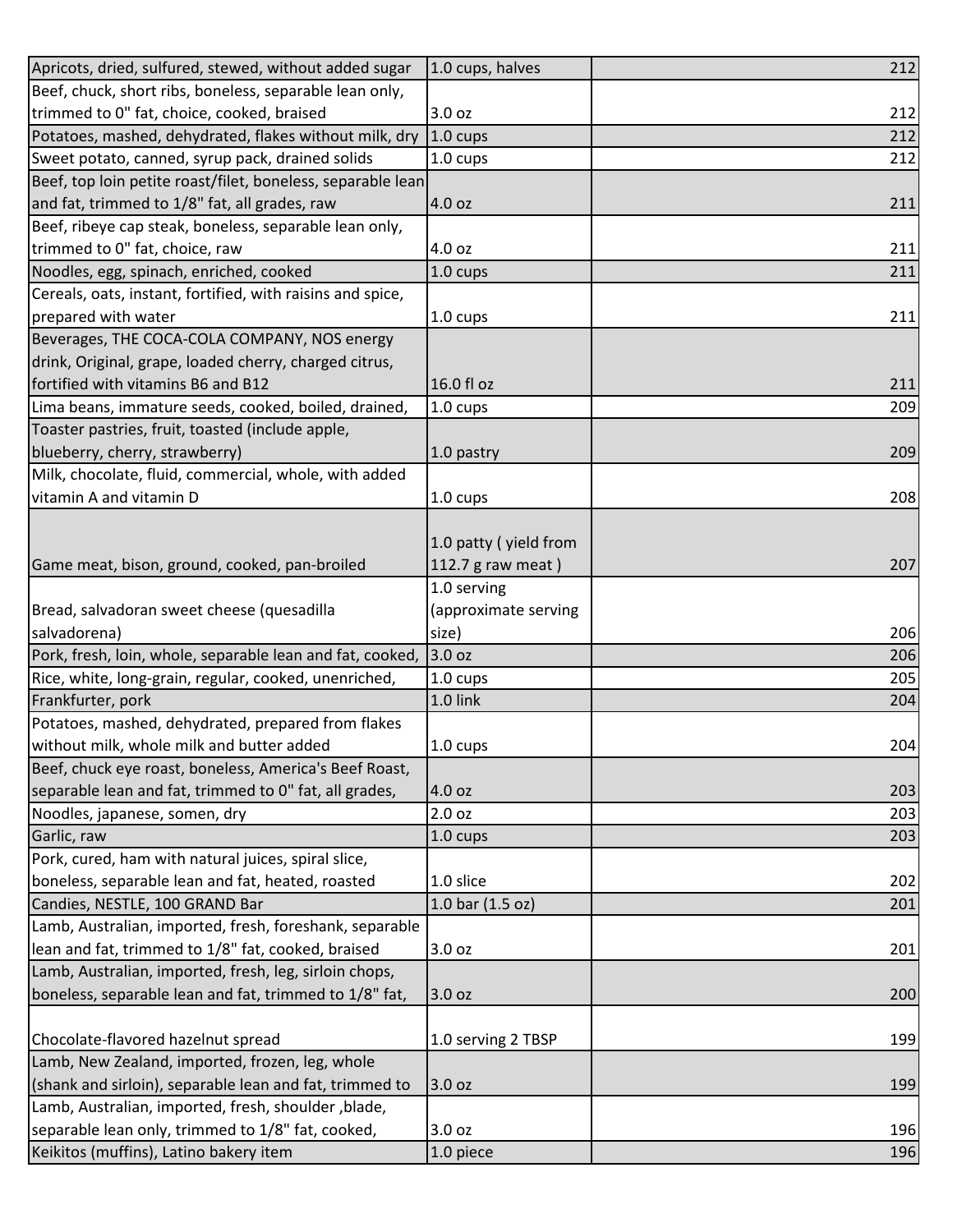| Bread, cheese                                                | 1.0 slice               | 196 |
|--------------------------------------------------------------|-------------------------|-----|
| Pork, fresh, loin, sirloin (roasts), bone-in, separable lean |                         |     |
| and fat, cooked, roasted                                     | 3.0 oz                  | 196 |
| Blueberries, frozen, sweetened                               | 1.0 cups, thawed        | 196 |
| Sausage, pork and turkey, pre-cooked                         | 1.0 serving             | 195 |
| POPEYES, Coleslaw                                            | 1.0 package             | 193 |
| Pork, fresh, shoulder, blade, boston (steaks), separable     |                         |     |
| lean only, cooked, broiled                                   | 3.0 oz                  | 193 |
| Cereals, ready-to-eat, MALT-O-MEAL, Blueberry Mini           | 1.0 cups (1 NLEA        |     |
| <b>SPOONERS</b>                                              | serving)                | 192 |
| Beef, round, top round, steak, separable lean and fat,       |                         |     |
| trimmed to 1/8" fat, prime, cooked, broiled                  | 3.0 oz                  | 191 |
| Beef, round, top round, separable lean and fat, trimmed      |                         |     |
| to 1/8" fat, select, cooked, braised                         | 3.0 oz                  | 191 |
|                                                              | 6.0 cracker 1 cracker = |     |
| Crackers, cheese, sandwich-type with cheese filling          | 6.5g                    | 191 |
| Beef, brisket, flat half, boneless, separable lean and fat,  |                         |     |
| trimmed to 0" fat, choice, raw                               | 4.0 oz                  | 191 |
| Pork, fresh, shoulder, (Boston butt), blade (steaks),        |                         |     |
| separable lean and fat, with added solution, raw             | 4.0 oz                  | 191 |
| Beef, round, top round, steak, separable lean and fat,       |                         |     |
| trimmed to 1/8" fat, choice, cooked, broiled                 | 3.0 oz                  | 190 |
| Beef, short loin, porterhouse steak, separable lean only,    |                         |     |
| trimmed to 0" fat, choice, cooked, broiled                   | 3.0 oz                  | 190 |
| Rice noodles, cooked                                         | 1.0 cups                | 190 |
| Milk, chocolate, fluid, commercial, reduced fat, with        |                         |     |
| added vitamin A and vitamin D                                | $1.0 \text{ cups}$      | 190 |
| Lima beans, immature seeds, frozen, baby, cooked,            |                         |     |
| boiled, drained, without salt                                | 1.0 cups                | 189 |
| Cherries, sour, red, canned, light syrup pack, solids and    | 1.0 cups                | 189 |
|                                                              | 1.0 unit (yield from 1  |     |
|                                                              | Ib ready-to-cook        |     |
| Chicken, broilers or fryers, back, meat and skin, raw        | chicken)                | 188 |
| Candies, MARS SNACKFOOD US, POP'ABLES SNICKERS               |                         |     |
| <b>Brand Bite Size Candies</b>                               | 1.0 serving 13 pieces   | 187 |
| Nuts, coconut meat, dried (desiccated), not sweetened        | 1.0 oz                  | 187 |
| Fish, bluefish, cooked, dry heat                             | 1.0 fillet              | 186 |
| Fish, bluefish, raw                                          | 1.0 fillet              | 186 |
| Cheese, ricotta, whole milk                                  | 0.5 cups                | 186 |
| Veal, breast, whole, boneless, separable lean only,          | 3.0 oz                  | 185 |
| Soup, pea, split with ham, canned, chunky, ready-to-         | 1.0 cups                | 185 |
| Dessert topping, pressurized                                 | 1.0 cups                | 185 |
| Beef, ground, 90% lean meat / 10% fat, patty, cooked,        | 3.0 oz                  | 184 |
| Pork sausage, link/patty, reduced fat, unprepared            | 3.0 oz                  | 184 |
| Lamb, Australian, imported, fresh, separable fat, raw        | 1.0 oz                  | 184 |
| Pork, fresh, loin, country-style ribs, separable lean only,  |                         |     |
| bone-in, cooked, broiled                                     | 3.0 oz                  | 184 |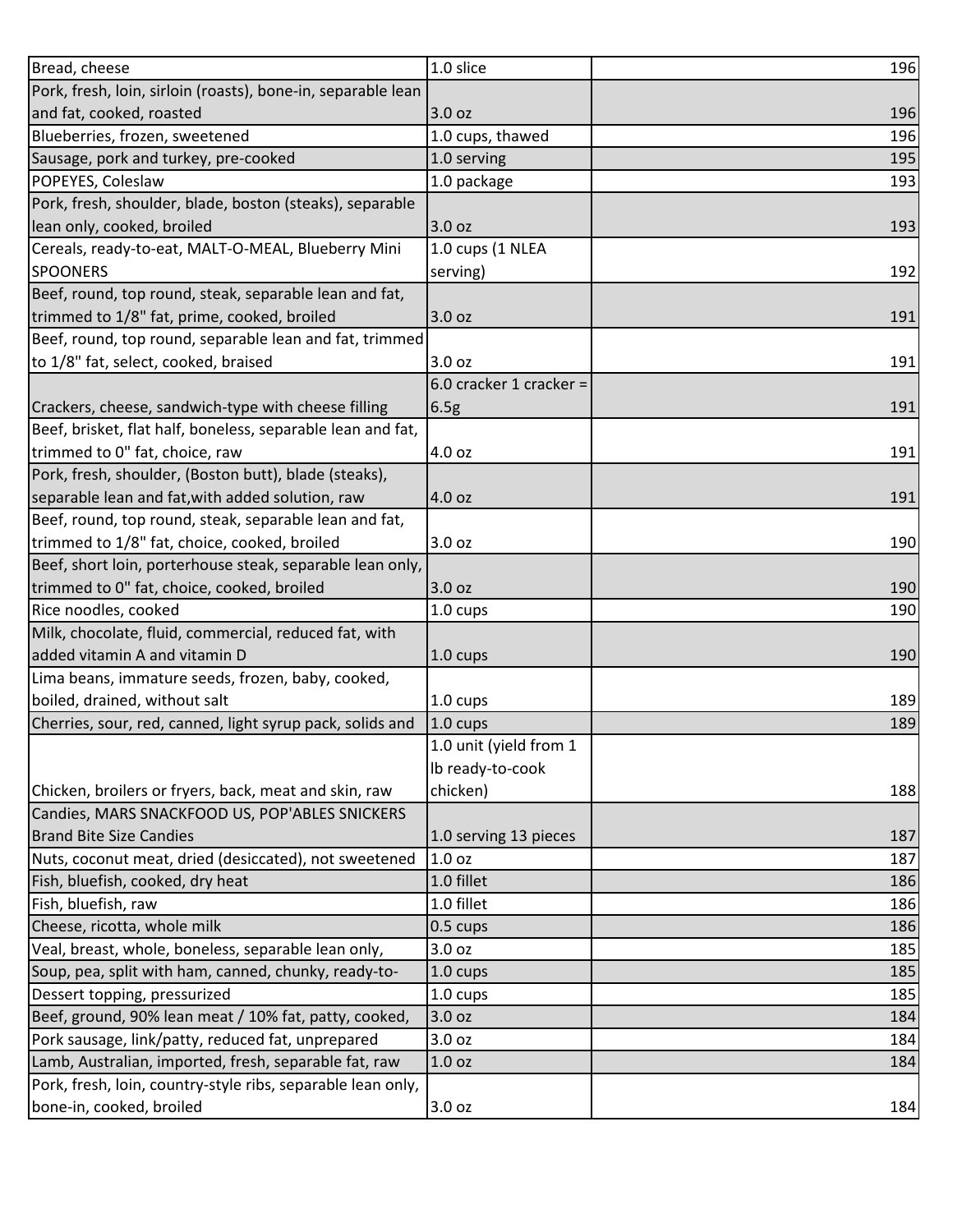|                                                               | 1.0 patty (yield from  |     |
|---------------------------------------------------------------|------------------------|-----|
| Game meat, elk, ground, cooked, pan-broiled                   | 104.1 g raw meat)      | 183 |
| Cereals, corn grits, white, regular and quick, enriched,      |                        |     |
| cooked with water, without salt                               | 1.0 cups               | 182 |
| Cereals, corn grits, white, regular and quick, enriched,      |                        |     |
| cooked with water, with salt                                  | $1.0 \text{ cups}$     | 182 |
| Chicken, stewing, meat and skin, and giblets and neck,        |                        |     |
| cooked, stewed                                                | 3.0 oz                 | 182 |
| Apricots, canned, heavy syrup, drained                        | 1.0 cups, halves       | 182 |
| Sausage, chicken, beef, pork, skinless, smoked                | 1.0 link               | 181 |
| Tofu, raw, firm, prepared with calcium sulfate                | 0.5 cups               | 181 |
| Turkey, ground, 93% lean, 7% fat, pan-broiled crumbles 3.0 oz |                        | 181 |
| Muffin, blueberry, commercially prepared, low-fat             | 1.0 muffin small       | 181 |
| Fruit cocktail, (peach and pineapple and pear and grape       |                        |     |
| and cherry), canned, heavy syrup, solids and liquids          | $1.0 \text{ cups}$     | 181 |
| Cookies, sugar wafers with creme filling, regular             | 3.0 cookies            | 181 |
| Chicken, broiler, rotisserie, BBQ, back meat only             | 3.0 oz                 | 180 |
|                                                               |                        |     |
| Yogurt, fruit, low fat, 11g protein/8 oz                      | 1.0 container (6 oz)   | 178 |
| Biscuits, plain or buttermilk, refrigerated dough, higher     | 1.0 biscuit            | 178 |
| Pork, fresh, loin, blade (chops or roasts), boneless,         |                        |     |
| separable lean and fat only, raw                              | 4.0 oz                 | 177 |
| Turkey, all classes, leg, meat and skin, cooked, roasted      | 3.0 oz                 | 177 |
| Beef, flank, steak, separable lean and fat, trimmed to 0"     |                        |     |
| fat, all grades, raw                                          | 4.0 oz                 | 175 |
| Turkey, whole, dark meat, meat and skin, cooked,              | 3.0 oz                 | 175 |
| Pork, fresh, loin, center rib (roasts), bone-in, separable    |                        |     |
| lean only, cooked, roasted                                    | 3.0 oz                 | 175 |
| Beverages, Protein powder soy based                           | 1.0 scoop              | 175 |
| Beef, brisket, flat half, separable lean and fat, trimmed     |                        |     |
| to 0" fat, select, cooked, braised                            | 3.0 oz                 | 174 |
| Soup, chicken, canned, chunky, ready-to-serve                 | $1.0 \text{ cups}$     | 174 |
| Nuts, mixed nuts, oil roasted, with peanuts, lightly          | 1.0 <sub>oz</sub>      | 172 |
| Cereals ready-to-eat, POST, Shredded Wheat, original          | 1.0 cups (1 NLEA       |     |
| spoon-size                                                    | serving)               | 172 |
|                                                               |                        |     |
| Macaroni, vegetable, enriched, cooked                         | 1.0 cups spiral shaped | 172 |
| Cheese, ricotta, part skim milk                               | 0.5 cups               | 171 |
|                                                               |                        |     |
| Pillsbury, Chocolate Chip Cookies, refrigerated dough         | 1.0 serving 2 cookies  | 171 |
| Lamb, Australian, imported, fresh, composite of               |                        |     |
| trimmed retail cuts, separable lean only, trimmed to          | 3.0 oz                 | 171 |
| Beef, shank crosscuts, separable lean only, trimmed to        |                        |     |
| 1/4" fat, choice, cooked, simmered                            | 3.0 oz                 | 171 |
| Beef, Australian, imported, grass-fed, loin, tenderloin       |                        |     |
| steak/roast, boneless, separable lean and fat, raw            | 4.0 oz                 | 171 |
| Puddings, chocolate, dry mix, regular, prepared with          | 0.5 cups               | 170 |
| Lima beans, immature seeds, frozen, fordhook,                 | 1.0 cups               | 170 |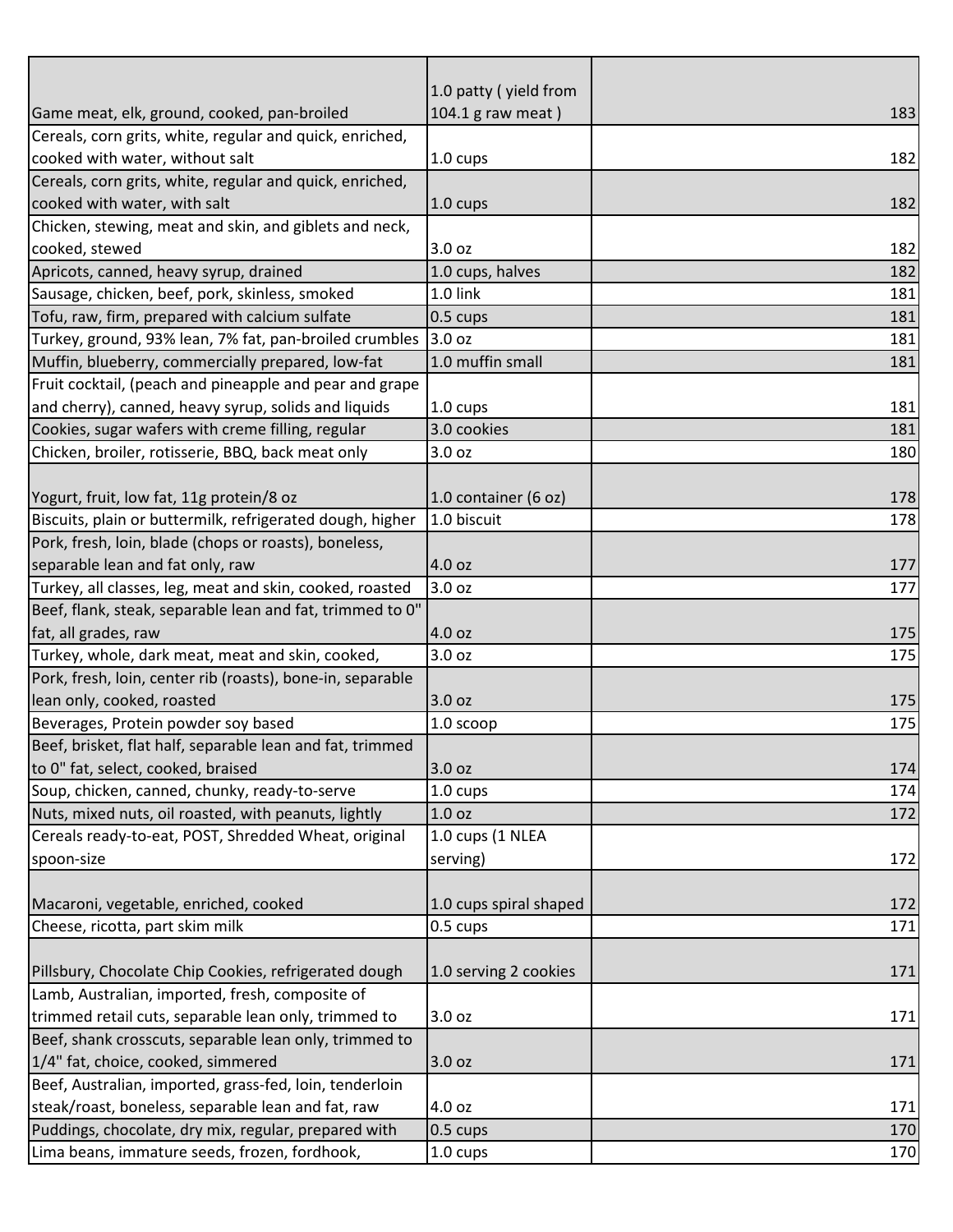| Pork, fresh, loin, blade (roasts), boneless, separable          |                         |     |
|-----------------------------------------------------------------|-------------------------|-----|
| lean and fat, cooked, roasted                                   | 3.0 oz                  | 169 |
| Mollusks, oyster, eastern, cooked, breaded and fried            | 3.0 oz                  | 169 |
| Bread, cornbread, dry mix, prepared with 2% milk, 80%           |                         |     |
| margarine, and eggs                                             | 1.0 muffin              | 168 |
|                                                                 |                         |     |
| Yogurt, fruit, low fat, 9 g protein/8 oz                        | 1.0 container (6 oz)    | 168 |
| Beverages, UNILEVER, SLIMFAST, meal replacement,                |                         |     |
| regular, ready-to-drink, 3-2-1 Plan                             | 1.0 bottle              | 168 |
| Nuts, coconut meat, dried (desiccated), toasted                 | 1.0 <sub>oz</sub>       | 168 |
| Liverwurst spread                                               | $0.25$ cups             | 168 |
| Applesauce, canned, sweetened, without salt                     | 1.0 cups                | 167 |
| Continental Mills, Krusteaz Almond Poppyseed Muffin             |                         |     |
| Mix, Artificially Flavored, dry                                 | 1.0 serving             | 167 |
| Cookies, chocolate sandwich, with creme filling, regular        | 3.0 cookie              | 167 |
|                                                                 | 0.25 cups (1 NLEA       |     |
| Cereals, CREAM OF RICE, dry                                     | serving)                | 166 |
| Lamb, Australian, imported, fresh, rib chop/rack roast,         |                         |     |
| frenched, bone-in, separable lean only, trimmed to 1/8" 4.0 oz  |                         | 166 |
| Corn, sweet, yellow, canned, vacuum pack, regular pack 1.0 cups |                         | 166 |
| Fish, herring, Pacific, raw                                     | 3.0 oz                  | 166 |
| Candies, YORK Peppermint Pattie                                 | 1.0 patty 1.5 oz        | 165 |
|                                                                 | 1.0 pita, large (6-1/2" |     |
| Bread, pita, white, enriched                                    | dia)                    | 165 |
| Frostings, coconut-nut, ready-to-eat                            | 0.08 package            | 165 |
| Chocolate, dark, 60-69% cacao solids                            | 1.0 <sub>oz</sub>       | 164 |
| Luncheon meat, pork, ham, and chicken, minced,                  |                         |     |
| canned, reduced sodium, added ascorbic acid, includes           | 2.0 oz 1 NLEA serving   | 164 |
| Game meat, bison, chuck, shoulder clod, separable lean          |                         |     |
| only, cooked, braised                                           | 1.0 serving $(3 oz)$    | 164 |
| Candies, MARS SNACKFOOD US, STARBURST Fruit                     | 1.0 serving fun size (8 |     |
| Chews, Original fruits                                          | chews)                  | 163 |
| Veal, shank (fore and hind), separable lean and fat,            | 3.0 oz                  | 162 |
| Lamb, Australian, imported, fresh, leg, whole (shank            |                         |     |
| and sirloin), separable lean only, trimmed to 1/8" fat,         | 3.0 oz                  | 162 |
| Snacks, corn-based, extruded, puffs or twists, cheese-          | 1.0 oz crunchy (about   |     |
| flavor                                                          | 21 pieces)              | 161 |
| Cowpeas (blackeyes), immature seeds, cooked, boiled,            |                         |     |
| drained, without salt                                           | 1.0 cups                | 160 |
| Soup, pea, green, canned, condensed                             | 0.5 cups                | 160 |
| Beef, top sirloin, steak, separable lean only, trimmed to       |                         |     |
| 0" fat, choice, cooked, broiled                                 | 3.0 oz                  | 160 |
|                                                                 |                         |     |
| Beans, pinto, immature seeds, frozen, unprepared                | 0.33 package (10 oz)    | 160 |
| Beverages, Meal supplement drink, canned, peanut                | 1.0 cups                | 160 |
| Martha White Foods, Martha White's Buttermilk Biscuit           | 1.0 serving             | 159 |
|                                                                 |                         |     |
| Pork, ground, 96% lean / 4% fat, cooked, crumbles               | 3.0 oz grilled patties  | 159 |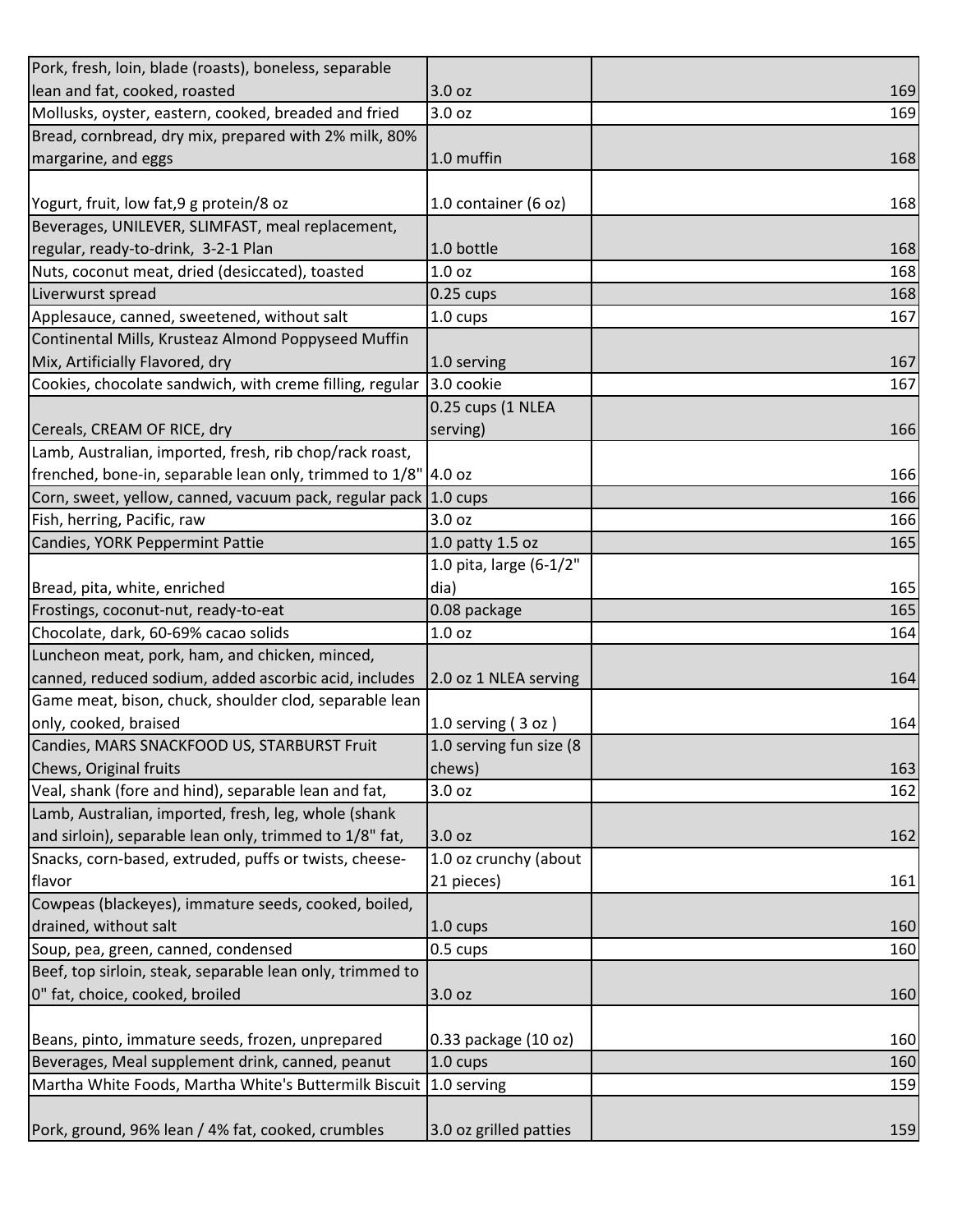| Cereals ready-to-eat, POST, Shredded Wheat, original             | 2.0 biscuits (1 NLEA    |     |
|------------------------------------------------------------------|-------------------------|-----|
| big biscuit                                                      | serving)                | 158 |
| Fish, tuna, white, canned in oil, drained solids                 | 3.0 oz                  | 158 |
| Fish, salmon, coho, wild, cooked, moist heat                     | 3.0 oz                  | 156 |
| Beef, chuck, top blade, separable lean only, trimmed to          |                         |     |
| 0" fat, select, cooked, broiled                                  | 3.0 oz                  | 156 |
| Chicken, broilers or fryers, leg, meat and skin, cooked,         | 3.0 oz                  | 156 |
| Snacks, potato chips, made from dried potatoes, cheese-1.0 oz    |                         | 156 |
| Corn, sweet, yellow, canned, brine pack, regular pack,           |                         |     |
| solids and liquids                                               | $1.0 \text{ cups}$      | 156 |
| Milk, producer, fluid, 3.7% milkfat                              | 1.0 cups                | 156 |
| Candies, chocolate, dark, NFS (45-59% cacao solids 90%;          |                         |     |
| 60-69% cacao solids 5%; 70-85% cacao solids 5%)                  | 1.0 <sub>oz</sub>       | 156 |
| Lamb, Australian, imported, fresh, leg, center slice,            |                         |     |
| bone-in, separable lean only, trimmed to 1/8" fat,               | 3.0 oz                  | 156 |
| Turkey, retail parts, thigh, meat and skin, cooked,              | 3.0 oz                  | 156 |
| Dessert topping, powdered, 1.5 ounce prepared with               | 1.0 cups                | 155 |
| Beerwurst, beer salami, pork and beef                            | 2.0 oz                  | 155 |
|                                                                  |                         |     |
| Game meat, deer, top round, separable lean only, 1"              | 1.0 steak (yield from   |     |
| steak, cooked, broiled                                           | 134.9 g raw meat)       | 155 |
| Chicken, broilers or fryers, back, meat only, raw                | 4.0 oz                  | 155 |
|                                                                  | 16.0 crackers 1         |     |
| Crackers, wheat, regular                                         | serving                 | 155 |
| Beef, loin, bottom sirloin butt, tri-tip roast, separable        |                         |     |
| lean only, trimmed to 0" fat, all grades, cooked, roasted 3.0 oz |                         | 155 |
| Lamb, Australian, imported, fresh, leg, shank half,              |                         |     |
| separable lean only, trimmed to 1/8" fat, cooked,                | 3.0 oz                  | 155 |
| Beerwurst, pork and beef                                         | 1.0 serving 2 oz        | 155 |
| Cream, whipped, cream topping, pressurized                       | 1.0 cups                | 154 |
| Candies, YORK BITES                                              | 15.0 pieces             | 154 |
| Cookies, shortbread, commercially prepared, pecan                | 1.0 <sub>oz</sub>       | 154 |
| Cookies, chocolate chip, commercially prepared,                  |                         |     |
| regular, lower fat                                               | 1.0 serving 3 cookies   | 153 |
| Snacks, pork skins, barbecue-flavor                              | 1.0 <sub>oz</sub>       | 153 |
| Cookies, peanut butter sandwich, special dietary                 | 1.0 <sub>oz</sub>       | 152 |
| Cereals, corn grits, yellow, regular and quick, enriched,        |                         |     |
| cooked with water, without salt                                  | $1.0 \text{ cups}$      | 151 |
| Pillsbury, Buttermilk Biscuits, Artificial Flavor,               | 1.0 biscuit             | 151 |
|                                                                  |                         |     |
| Frankfurter, meat                                                | 1.0 serving (1 hot dog) | 151 |
| Cookies, sugar wafer, with creme filling, sugar free             | 1.0 <sub>oz</sub>       | 151 |
|                                                                  |                         |     |
| Garlic bread, frozen                                             | 1.0 slice presliced     | 150 |
| Cereals, QUAKER, Instant Oatmeal Organic, Regular                | 1.0 packet              | 150 |
| Game meat, bison, ribeye, separable lean only, 1" steak,         |                         |     |
| cooked, broiled                                                  | $1.0$ serving (3 oz)    | 150 |
| Pork, cured, ham, shank, bone-in, separable lean and             | 3.0 oz                  | 150 |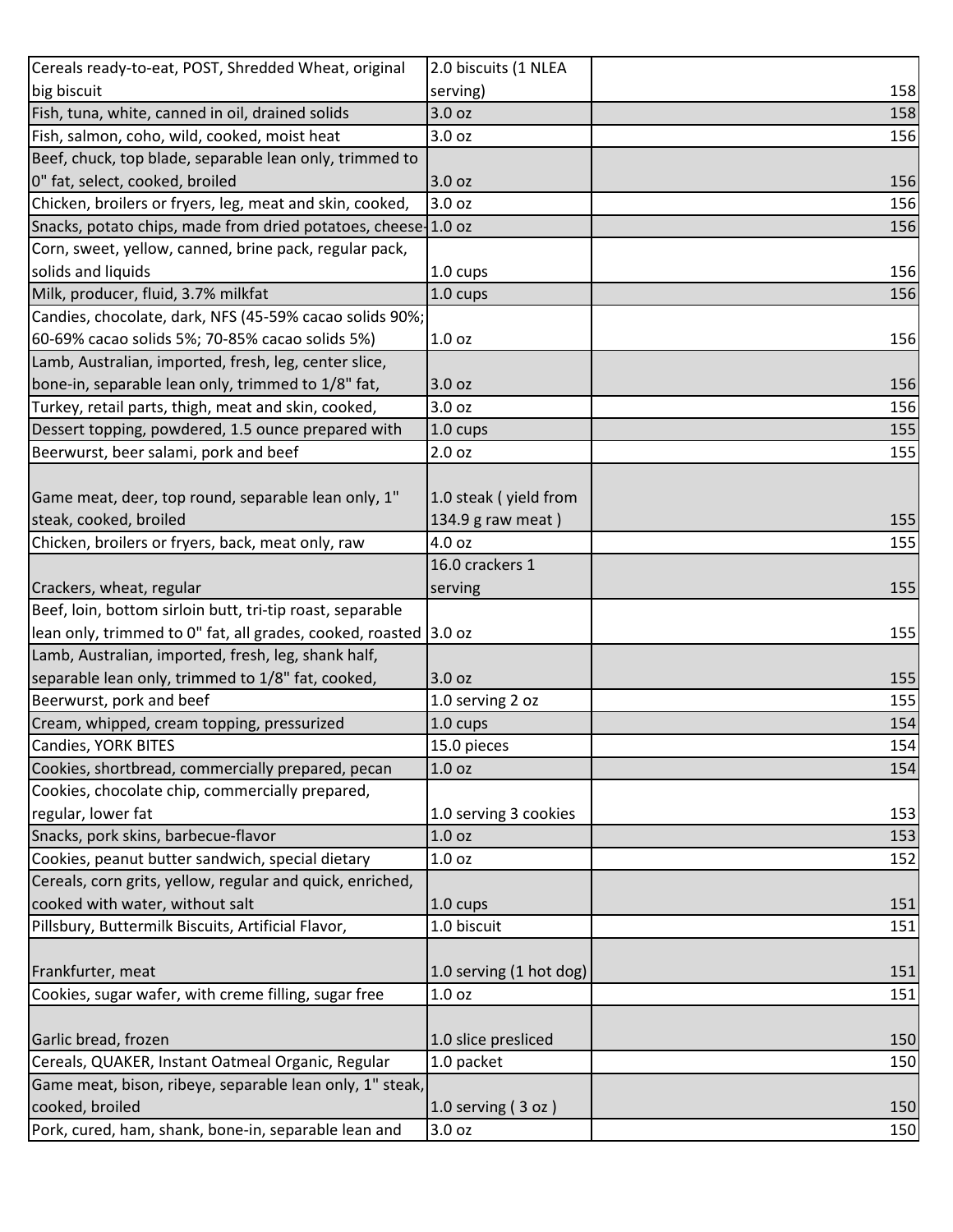|                                                            | 11.0 crackers (1 NLEA   |     |
|------------------------------------------------------------|-------------------------|-----|
| Crackers, cream, Gamesa Sabrosas                           | serving)                | 150 |
|                                                            |                         |     |
| Soup, bean with bacon, condensed, single brand             | 1.0 serving 1/2 cups    | 150 |
| Pork, cured, ham, rump, bone-in, separable lean and        | 3.0 oz                  | 150 |
| Cereals, CREAM OF WHEAT, instant, prepared with            |                         |     |
| water, without salt                                        | 1.0 cups                | 149 |
| Milk substitutes, fluid, with lauric acid oil              | 1.0 cups                | 149 |
| Cookies, chocolate chip, refrigerated dough                | 1.0 serving             | 149 |
| Peas, mature seeds, sprouted, raw                          | 1.0 cups                | 149 |
| Snacks, potato sticks                                      | 1.0 <sub>oz</sub>       | 148 |
| Game meat, bison, top round, separable lean only, 1"       |                         |     |
| steak, cooked, broiled                                     | $1.0$ serving $(3$ oz)  | 148 |
| Veal, breast, separable fat, cooked                        | 1.0 <sub>oz</sub>       | 148 |
| Pork, fresh, loin, top loin (roasts), boneless, separable  |                         |     |
| lean only, cooked, roasted                                 | 3.0 oz                  | 147 |
| Mission Foods, Mission Flour Tortillas, Soft Taco, 8 inch  | 1.0 serving             | 146 |
| POPEYES, Mild Chicken Strips, analyzed 2006                | 1.0 strip               | 146 |
| Fish, swordfish, cooked, dry heat                          | 3.0 oz                  | 146 |
| Noodles, egg, dry, unenriched                              | 1.0 cups                | 146 |
| Cookies, shortbread, commercially prepared, plain          | 1.0 <sub>oz</sub>       | 146 |
| Tortillas, ready-to-bake or -fry, flour, shelf stable      | 1.0 tortilla            | 146 |
| Game meat, bison, top sirloin, separable lean only, 1"     |                         |     |
| steak, cooked, broiled                                     | $1.0$ serving (3 oz)    | 145 |
|                                                            | 1.0 serving 1 roll with |     |
| Pillsbury, Cinnamon Rolls with Icing, refrigerated dough   | licing                  | 145 |
| <b>Bacon and beef sticks</b>                               | 1.0 <sub>oz</sub>       | 145 |
| Beef, round, top round steak, boneless, separable lean     |                         |     |
| and fat, trimmed to 0" fat, choice, cooked, grilled        | 3.0 oz                  | 144 |
| Keebler, Keebler Chocolate Graham SELECTS                  | 1.0 serving             | 144 |
| Pork, fresh, loin, blade (chops), boneless, separable lean |                         |     |
| only, boneless, cooked, broiled                            | 3.0 oz                  | 144 |
| Snacks, oriental mix, rice-based                           | 1.0 <sub>oz</sub>       | 143 |
| Tamarind nectar, canned                                    | 1.0 cups                | 143 |
| Pears, canned, light syrup pack, solids and liquids        | 1.0 cups, halves        | 143 |
| Heinz, Weight Watcher, Chocolate Eclair, frozen            | 1.0 eclair, frozen      | 142 |
| Snacks, tortilla chips, ranch-flavor                       | 1.0 <sub>oz</sub>       | 142 |
| Beef, round, top round steak, boneless, separable lean     |                         |     |
| and fat, trimmed to 0" fat, all grades, cooked, grilled    | 3.0 oz                  | 142 |
| Focaccia, Italian flatbread, plain                         | 1.0 piece               | 142 |
| Snacks, corn-based, extruded, onion-flavor                 | 1.0 <sub>oz</sub>       | 141 |
| Beef, ribeye petite roast/filet, boneless, separable lean  |                         |     |
| only, trimmed to 0" fat, select, raw                       | 4.0 oz                  | 141 |
| Cookies, chocolate sandwich, with extra creme filling      | 1.0 <sub>oz</sub>       | 141 |
| Lamb, Australian, imported, fresh, foreshank, separable    |                         |     |
| lean only, trimmed to 1/8" fat, cooked, braised            | 3.0 oz                  | 140 |
| Beef, loin, top sirloin petite roast, boneless, separable  |                         |     |
| lean only, trimmed to 0" fat, select, cooked, roasted      | 3.0 oz                  | 140 |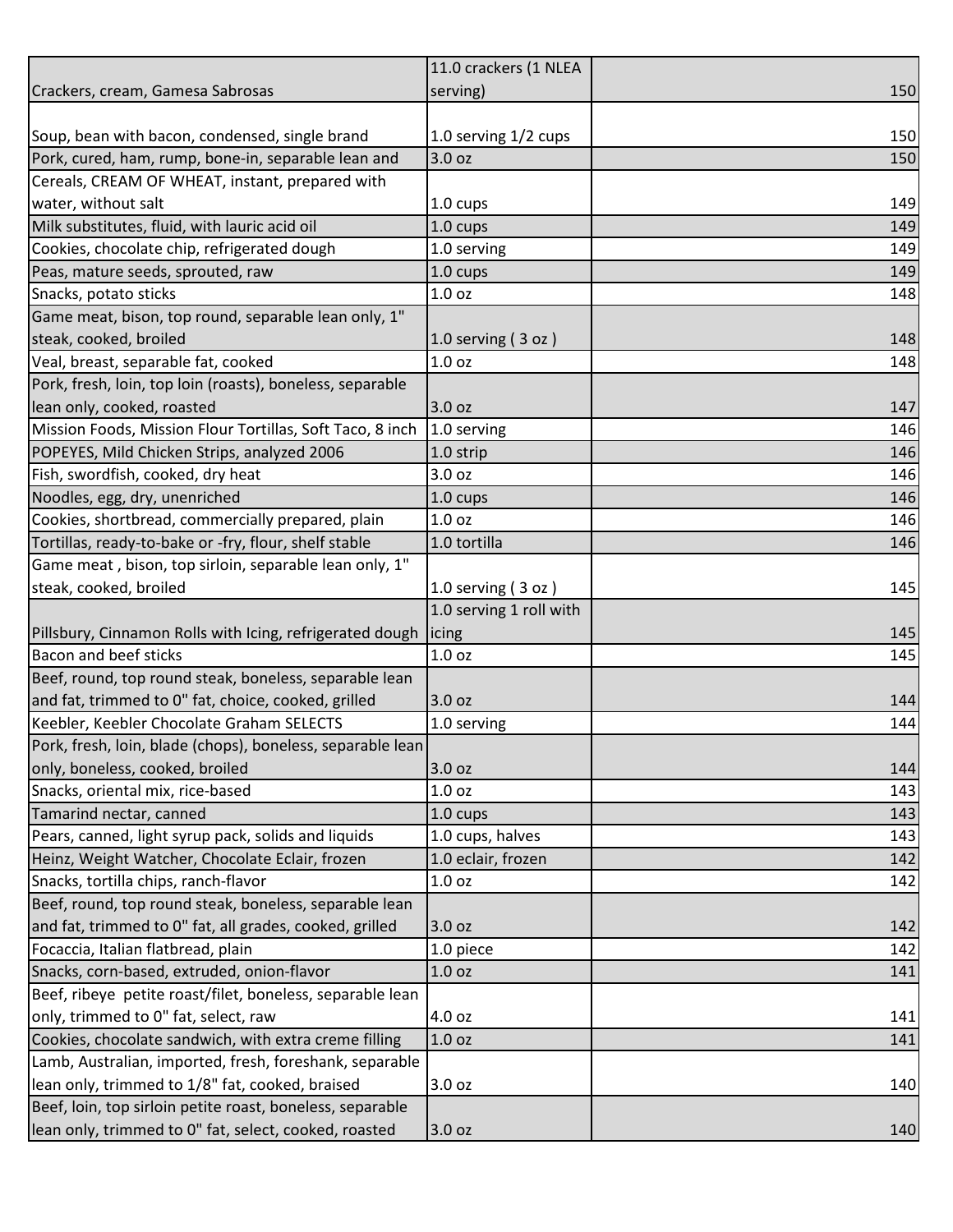| Pork, fresh, loin, blade (chops or roasts), boneless,                          |                        |     |
|--------------------------------------------------------------------------------|------------------------|-----|
| separable lean only, raw                                                       | 4.0 oz                 | 139 |
| Snacks, potato chips, barbecue-flavor                                          | 1.0 <sub>oz</sub>      | 138 |
| Veal, Australian, shank, hind, bone-in, separable lean                         | 4.0 oz                 | 138 |
| Milk, reduced fat, fluid, 2% milkfat, protein fortified,                       |                        |     |
| with added vitamin A and vitamin D                                             | 1.0 cups               | 138 |
| Cookies, vanilla sandwich with creme filling                                   | 1.0 <sub>oz</sub>      | 137 |
| Pork, ground, 96% lean / 4% fat, raw                                           | 4.0 oz                 | 137 |
|                                                                                |                        |     |
| Ice creams, BREYERS, All Natural Light French Chocolate   1.0 serving 1/2 cups |                        | 137 |
| Cereals, WHEATENA, cooked with water                                           | 1.0 cups               | 136 |
|                                                                                | 1.0 cups, halves or    |     |
| Peaches, canned, light syrup pack, solids and liquids                          | slices                 | 136 |
| Cookies, peanut butter sandwich, regular                                       | 1.0 <sub>oz</sub>      | 136 |
| Candies, TWIZZLERS CHERRY BITES                                                | 18.0 pieces            | 135 |
| Pomegranate juice, bottled                                                     | 1.0 cups               | 134 |
| Cookies, peanut butter, commercially prepared, regular                         | 1.0 oz                 | 134 |
| POPEYES, Spicy Chicken Strips, analyzed 2006                                   | 1.0 strip              | 134 |
| Corn, sweet, yellow, frozen, kernels cut off cob, boiled,                      |                        |     |
| drained, without salt                                                          | $1.0 \text{ cups}$     | 134 |
|                                                                                | 0.5 cups (1 NLEA       |     |
| Cereals, QUAKER, QUAKER MultiGrain Oatmeal, dry                                | serving)               | 134 |
| Cookies, oatmeal, refrigerated dough, baked                                    | 1.0 <sub>oz</sub>      | 134 |
| Peas and carrots, frozen, cooked, boiled, drained,                             | 1.0 package (10 oz)    |     |
| without salt                                                                   | yields                 | 133 |
| Ice creams, BREYERS, All Natural Light Mint Chocolate                          |                        |     |
| Chip                                                                           | 1.0 serving 1/2 cups   | 133 |
| Game meat, elk, round, separable lean only, cooked,                            |                        |     |
| broiled                                                                        | 1.0 serving $(3 oz)$   | 133 |
| Cookies, brownies, prepared from recipe                                        | 1.0 <sub>oz</sub>      | 132 |
| Cookies, sugar, commercially prepared, regular                                 | 1.0 <sub>oz</sub>      | 132 |
| Figs, canned, water pack, solids and liquids                                   | 1.0 cups               | 131 |
| Fish, salmon, chum, cooked, dry heat                                           | 3.0 oz                 | 131 |
| Cookies, chocolate sandwich, with creme filling, special                       | 1.0 <sub>oz</sub>      | 131 |
| Cowpeas (blackeyes), immature seeds, raw                                       | 1.0 cups               | 130 |
| Candies, fudge, chocolate, with nuts, prepared-from-                           | 1.0 <sub>oz</sub>      | 130 |
| Cookies, peanut butter, commercially prepared, soft-                           | 1.0 <sub>oz</sub>      | 130 |
| Mollusks, mussel, blue, raw                                                    | 1.0 cups               | 129 |
| Pork, fresh, loin, tenderloin, separable lean and fat,                         |                        |     |
| with added solution, raw                                                       | 4.0 oz                 | 129 |
| Edamame, frozen, unprepared                                                    | $1.0 \text{ cups}$     | 129 |
|                                                                                | 1.0 piece (1/12 of 10" |     |
| Cake, angelfood, dry mix, prepared                                             | dia)                   | 128 |
| Soup, vegetable beef, microwavable, ready-to-serve,                            | 1.0 serving            | 128 |
| Cookies, oatmeal, commercially prepared, regular                               | 1.0 oz                 | 128 |
| Cookies, oatmeal, commercially prepared, special                               | 1.0 <sub>oz</sub>      | 127 |
|                                                                                | 3.0 tbsp (1 NLEA       |     |
| Cereals, MALT-O-MEAL, chocolate, dry                                           | serving)               | 127 |
| Cereals, CREAM OF RICE, cooked with water, with salt                           | 1.0 cups               | 127 |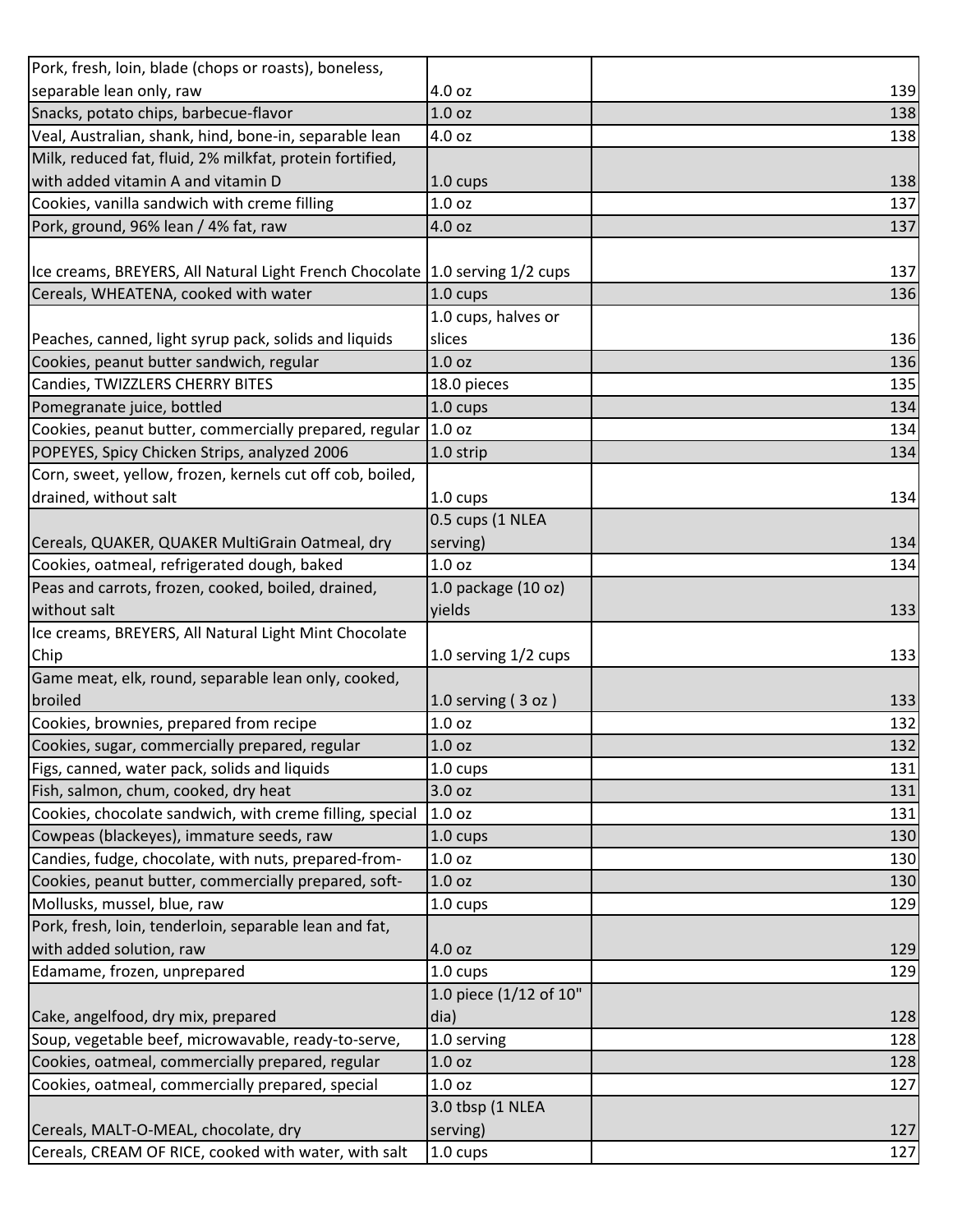| Kielbasa, Polish, turkey and beef, smoked                | 1.0 serving 2 oz    | 127 |
|----------------------------------------------------------|---------------------|-----|
| Rowal, raw                                               | 0.5 cups            | 127 |
| Pillsbury, Crusty French Loaf, refrigerated dough        | 1.0 serving         | 126 |
| Artificial Blueberry Muffin Mix, dry                     | 1.0 muffin          | 126 |
| Snacks, tortilla chips, nacho-flavor, reduced fat        | 1.0 <sub>oz</sub>   | 126 |
|                                                          | 1.0 cups (1 NLEA    |     |
| Cereals ready-to-eat, POST, Honeycomb Cereal             | serving)            | 126 |
| Litchis, raw                                             | 1.0 cups            | 125 |
| Sausage, Italian, sweet, links                           | 1.0 link 3 oz       | 125 |
| Cookies, oatmeal, with raisins                           | 1.0 <sub>oz</sub>   | 125 |
| Turkey, whole, breast, meat only, cooked, roasted        | 3.0 oz              | 125 |
| Chicken, dark meat, thigh, meat only, with added         | 4.0 oz              | 124 |
| Oil, sunflower, high oleic (70% and over)                | 1.0 tbsp            | 124 |
| Oil, canola                                              | 1.0 tbsp            | 124 |
| Oil, mustard                                             | 1.0 tbsp            | 124 |
| Gravy, beef, canned, ready-to-serve                      | 1.0 cups            | 123 |
| Turkey, drumstick, from whole bird, meat only, raw       | 4.0 oz              | 123 |
|                                                          |                     |     |
| Bratwurst, pork, beef and turkey, lite, smoked           | 1.0 serving 2.33 oz | 123 |
| Cookies, chocolate wafers                                | 1.0 oz              | 123 |
| Milk, canned, condensed, sweetened                       | 1.0 fl oz           | 123 |
|                                                          | 1.0 serving 4 oz    |     |
| Puddings, rice, ready-to-eat                             | pudding cups        | 122 |
| Cookies, molasses                                        | 1.0 <sub>oz</sub>   | 122 |
| Archway Home Style Cookies, Iced Oatmeal                 | 1.0 serving         | 122 |
| Crustaceans, spiny lobster, mixed species, cooked,       | 3.0 oz              | 122 |
| Cookies, brownies, dry mix, sugar free                   | 1.0 <sub>oz</sub>   | 121 |
| Beverages, V8 V-FUSION Juices, Peach Mango               | 1.0 serving 8 oz    | 121 |
| Oil, soybean, salad or cooking, (partially hydrogenated) |                     |     |
| and cottonseed                                           | 1.0 tablespoon      | 120 |
| Oil, cocoa butter                                        | 1.0 tablespoon      | 120 |
| Oil, safflower, salad or cooking, linoleic, (over 70%)   | 1.0 tbsp            | 120 |
| Oil, sesame, salad or cooking                            | 1.0 tablespoon      | 120 |
| Cookies, oatmeal, refrigerated dough                     | 1.0 <sub>oz</sub>   | 120 |
| Beverages, almond milk, chocolate, ready-to-drink        | 8.0 fl oz           | 120 |
| Soup, beef and vegetables, canned, ready-to-serve        | 1.0 cups            | 120 |
| Cereals ready-to-eat, POST HONEY BUNCHES OF OATS         | 0.75 cups (1 NLEA   |     |
| with cinnamon bunches                                    | serving)            | 120 |
| Pork, fresh, enhanced, loin, tenderloin, separable lean  | 4.0 oz              | 120 |
| Corn, sweet, yellow, frozen, kernels cut off cob,        |                     |     |
| unprepared (Includes foods for USDA's Food               | 1.0 cups            | 120 |
|                                                          | 0.75 cups (1 NLEA   |     |
| Cereals ready-to-eat, QUAKER, QUAKER OAT LIFE, plain     | serving)            | 120 |
| Cereals ready-to-eat, QUAKER, Maple Brown Sugar LIFE     | 0.75 cups (1 NLEA   |     |
| Cereal                                                   | serving)            | 119 |
| Oil, olive, salad or cooking                             | 1.0 tablespoon      | 119 |
| Fish, trout, rainbow, farmed, cooked, dry heat           | 1.0 fillet          | 119 |
| Snacks, granola bars, soft, uncoated, peanut butter      | $1.0$ bar $(1$ oz)  | 119 |
| Salami, Italian, pork                                    | 1.0 oz              | 119 |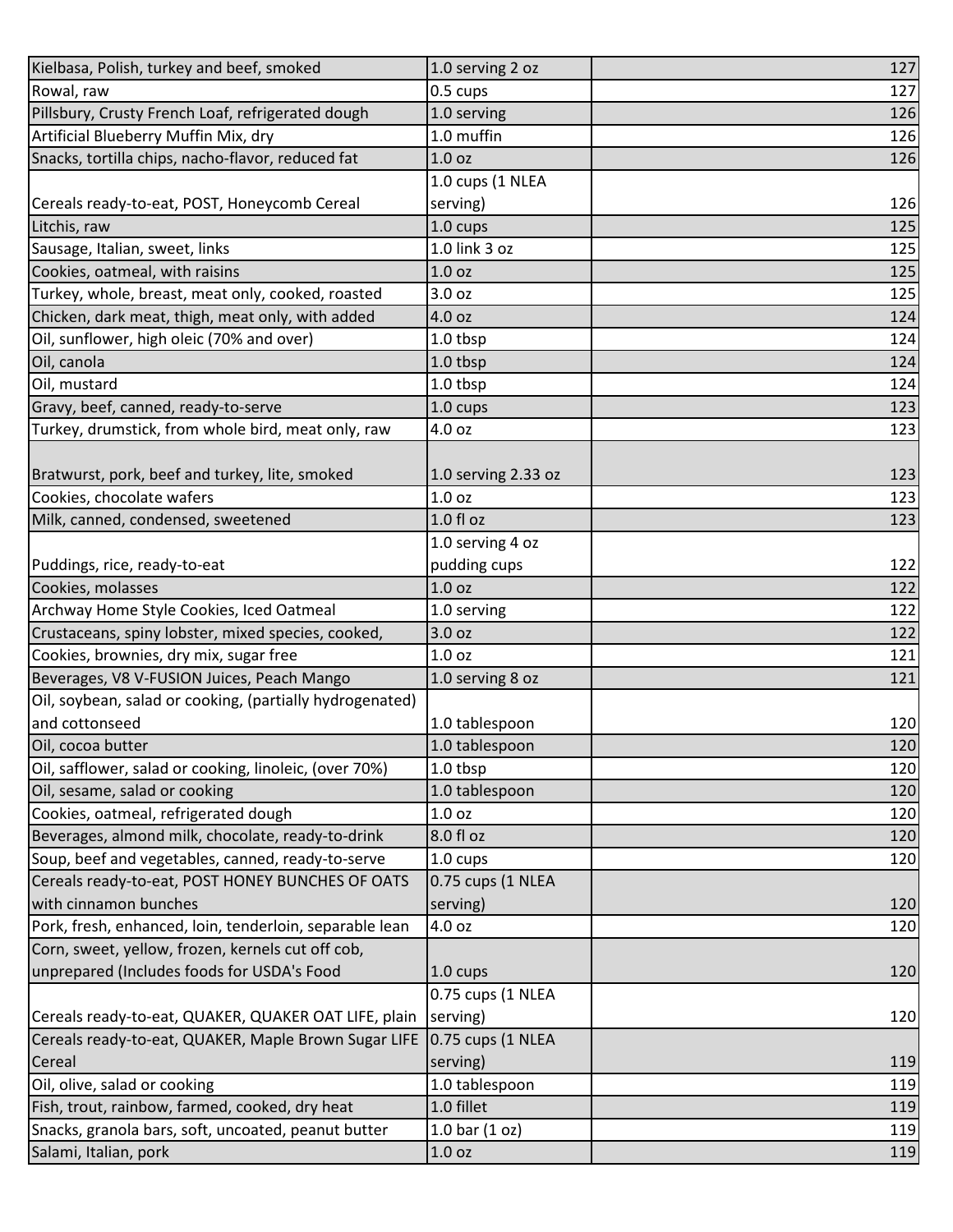| Mountain yam, hawaii, cooked, steamed, without salt        | 1.0 cups, cubes        | 119 |
|------------------------------------------------------------|------------------------|-----|
| Nabisco, Nabisco Grahams Crackers                          | 1.0 serving            | 119 |
| Frostings, glaze, chocolate, prepared-from-recipe, with    |                        |     |
| butter, NFSMI Recipe No. C-32                              | 2.0 tablespoon         | 118 |
| Bologna, pork and turkey, lite                             | 1.0 serving 2 oz       | 118 |
| Fish, mackerel, spanish, raw                               | 3.0 oz                 | 118 |
| Fish, salmon, pink, canned, without salt, solids with      | 3.0 <sub>oz</sub>      | 118 |
| Milk, lowfat, fluid, 1% milkfat, protein fortified, with   |                        |     |
| added vitamin A and vitamin D                              | 1.0 cups               | 118 |
| Fish, trout, mixed species, cooked, dry heat               | 1.0 fillet             | 118 |
|                                                            |                        |     |
| Persimmons, japanese, raw                                  | 1.0 fruit (2-1/2" dia) | 118 |
| Archway Home Style Cookies, Iced Molasses                  | 1.0 serving            | 118 |
| Peas, green, raw                                           | 1.0 cups               | 117 |
| Croissants, cheese                                         | 1.0 <sub>oz</sub>      | 117 |
| Fish, salmon, pink, canned, drained solids                 | 3.0 <sub>oz</sub>      | 117 |
| Pork, fresh, variety meats and by-products, brain,         | 3.0 oz                 | 117 |
| Turkey, ground, fat free, patties, broiled                 | 3.0 oz                 | 117 |
| Orange juice, chilled, includes from concentrate, with     |                        |     |
| added calcium and vitamin D                                | 1.0 cups               | 117 |
| Orange juice, chilled, includes from concentrate, with     | 1.0 cups               | 117 |
|                                                            | 1.0 unit (yield from 1 |     |
|                                                            | Ib ready-to-cook       |     |
| Chicken, broilers or fryers, leg, meat only, cooked, fried | chicken)               | 116 |
| Milk, buttermilk, dried                                    | $0.25$ cups            | 116 |
| Fat, beef tallow                                           | 1.0 tbsp               | 115 |
|                                                            | 0.75 cups (1 NLEA      |     |
| Cereals ready-to-eat, POST, COCOA PEBBLES                  | serving)               | 115 |
| Croissants, butter                                         | 1.0 <sub>oz</sub>      | 115 |
| Grapefruit juice, white, canned, sweetened                 | 1.0 cups               | 115 |
|                                                            |                        |     |
| Ice creams, vanilla, light, no sugar added                 | 1.0 serving 1/2 cups   | 115 |
| Potatoes, baked, skin, without salt                        | 1.0 skin               | 115 |
| Danish pastry, cinnamon, enriched                          | 1.0 <sub>oz</sub>      | 114 |
| CAMPBELL'S CHUNKY, Classic Chicken Noodle Soup             | 1.0 cups               | 114 |
| Cherries, sweet, canned, water pack, solids and liquids    | 1.0 cups, pitted       | 114 |
| Martha White Foods, Martha White's Chewy Fudge             | 1.0 serving            | 114 |
| Shortening bread, soybean (hydrogenated) and               | 1.0 tablespoon         | 113 |
| Snacks, crisped rice bar, chocolate chip                   | 1.0 bar $(1 oz)$       | 113 |
| Fish, seatrout, mixed species, cooked, dry heat            | 3.0 oz                 | 113 |
| Cake, white, dry mix, special dietary (includes lemon-     | 1.0 <sub>oz</sub>      | 113 |
| Fish, tuna, skipjack, fresh, cooked, dry heat              | 3.0 oz                 | 112 |
| Fish, tilapia, raw                                         | 1.0 fillet             | 111 |
| Cheese, cottage, creamed, large or small curd              | 4.0 oz                 | 111 |
| Bread, stuffing, cornbread, dry mix                        | 1.0 oz                 | 110 |
| Ice creams, BREYERS, All Natural Light Vanilla             | 1.0 serving 1/2 cups   | 110 |
| Burdock root, cooked, boiled, drained, without salt        | 1.0 cups (1" pieces)   | 110 |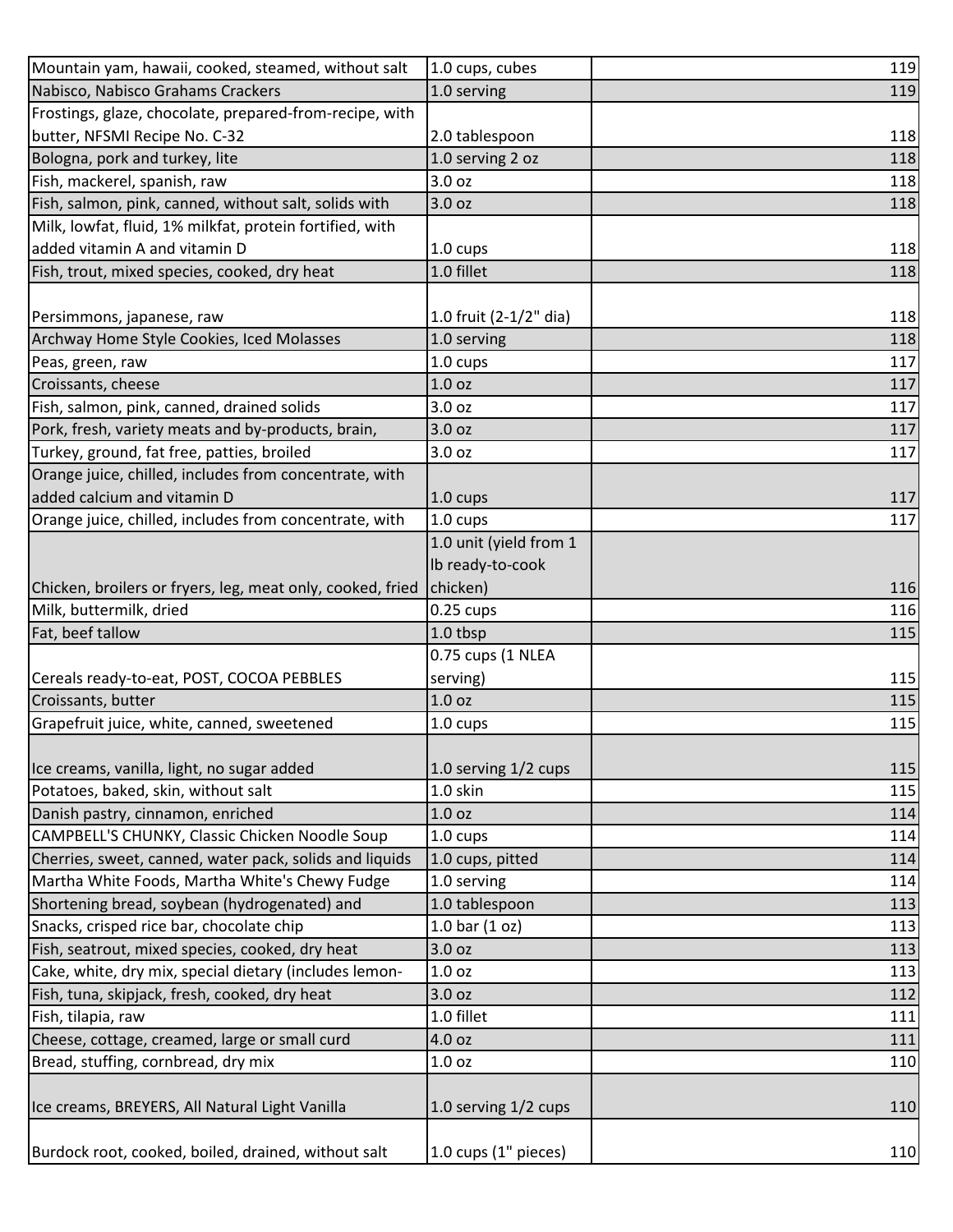| Kiwifruit, green, raw                                            | 1.0 cups, sliced       | 110 |
|------------------------------------------------------------------|------------------------|-----|
| Sauce, cheese, ready-to-serve                                    | $0.25$ cups            | 110 |
| Cheese, cottage, creamed, with fruit                             | 4.0 oz                 | 110 |
| Bread, stuffing, dry mix                                         | 1.0 <sub>oz</sub>      | 109 |
| Fish, flatfish (flounder and sole species), cooked, dry          | 1.0 fillet             | 109 |
| Milk, dry, nonfat, regular, without added vitamin A and          | $0.25 \text{ cups}$    | 109 |
| Cracker, meal                                                    | 1.0 oz                 | 109 |
| Popcorn, sugar syrup/caramel, fat-free                           | 1.0 <sub>oz</sub>      | 108 |
| Turkey from whole, light meat, meat only, with added             |                        |     |
| solution, cooked, roasted                                        | 3.0 oz                 | 108 |
| Potatoes, roasted, salt added in processing, frozen,             | 3.0 oz                 | 108 |
| Snacks, potato chips, fat free, salted                           | 1.0 <sub>oz</sub>      | 107 |
| Alcoholic beverage, liqueur, coffee, 63 proof                    | $1.0 f$ l oz           | 107 |
| Oranges, raw, with peel                                          | 1.0 cups               | 107 |
|                                                                  |                        |     |
| Yogurt, plain, low fat                                           | 1.0 container (6 oz)   | 107 |
| Pork, cured, ham, rump, bone-in, separable lean only,            | 3.0 oz                 | 106 |
| Pork, cured, ham, shank, bone-in, separable lean only,           | 3.0 oz                 | 106 |
| Seeds, lotus seeds, dried                                        | 1.0 cups               | 106 |
| Cake, snack cakes, creme-filled, sponge                          | 1.0 <sub>oz</sub>      | 106 |
| Danish pastry, cheese                                            | 1.0 <sub>oz</sub>      | 106 |
| Pork, cured, ham and water product, slice, boneless,             |                        |     |
| separable lean and fat, heated, pan-broil                        | 3.0 oz (3 oz)          | 105 |
|                                                                  | 1.0 container          |     |
| Puddings, tapioca, ready-to-eat, fat free                        | refrigerated 4 oz      | 105 |
| Puddings, chocolate, ready-to-eat, fat free                      | 1.0 serving 4 oz       | 105 |
| Cereals ready-to-eat, NATURE'S PATH, Organic FLAX                | 0.75 cups (1 NLEA      |     |
| <b>PLUS flakes</b>                                               | serving)               | 105 |
| Archway Home Style Cookies, Molasses                             | 1.0 serving            | 105 |
| Cheese, cottage, nonfat, uncreamed, dry, large or small          |                        |     |
| curd                                                             | 1.0 cups (not packed)  | 104 |
| Frozen novelties, No Sugar Added, FUDGSICLE pops                 | 1.0 serving            | 104 |
| Cheese, pasteurized process, American, fortified with            | 1.0 <sub>oz</sub>      | 104 |
|                                                                  |                        |     |
| Yogurt, plain, whole milk                                        | 1.0 container (6 oz)   | 104 |
| Fish, burbot, cooked, dry heat                                   | 1.0 fillet             | 104 |
| Tangerines, (mandarin oranges), raw                              | 1.0 cups, sections     | 103 |
| Tomato products, canned, sauce, with onions                      | 1.0 cups               | 103 |
| Snacks, pretzels, hard, whole-wheat including both               |                        |     |
| salted and unsalted                                              | 1.0 <sub>oz</sub>      | 103 |
|                                                                  | 1.0 medium (2" dia, 5" |     |
| Sweet potato, cooked, baked in skin, flesh, with salt            | long, raw)             | 103 |
| Margarine-like, margarine-butter blend, soybean oil and 1.0 tbsp |                        | 103 |
| Tomato products, canned, sauce, with onions, green               |                        |     |
| peppers, and celery                                              | 1.0 cups               | 102 |
| Squash, winter, hubbard, baked, with salt                        | 1.0 cups, cubes        | 102 |
| Infant formula, ABBOTT NUTRITION, SIMILAC, GO AND                |                        |     |
| GROW, ready-to-feed, with ARA and DHA                            | 5.0 fl oz              | 101 |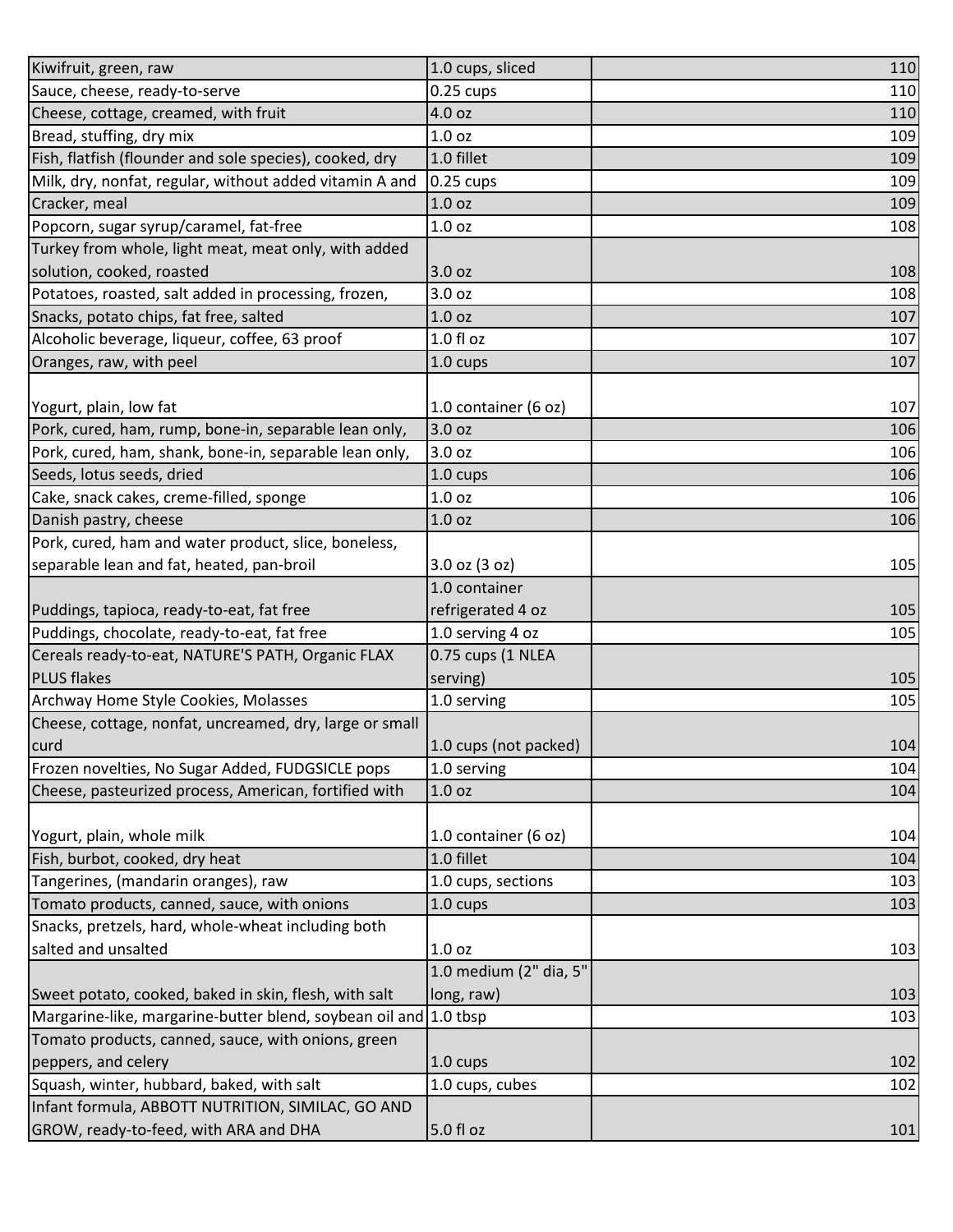| Milk, nonfat, fluid, protein fortified, with added vitamin |                         |     |
|------------------------------------------------------------|-------------------------|-----|
| A and vitamin D (fat free and skim)                        | 1.0 cups                | 101 |
| Milk, dry, nonfat, calcium reduced                         | 1.0 <sub>oz</sub>       | 100 |
|                                                            | 1.0 unit (yield from 1  |     |
|                                                            | Ib ready-to-cook        |     |
| Chicken, broilers or fryers, light meat, meat only, raw    | chicken)                | 100 |
| Fish, grouper, mixed species, cooked, dry heat             | 3.0 <sub>oz</sub>       | 100 |
| Cheese, blue                                               | 1.0 <sub>oz</sub>       | 100 |
| Archway Home Style Cookies, Date Filled Oatmeal            | 1.0 serving             | 100 |
| Archway Home Style Cookies, Raspberry Filled               | 1.0 serving             | 100 |
| Soup, cream of mushroom, canned, condensed                 | 0.5 cups                | 100 |
| Potatoes, french fried, cottage-cut, salt not added in     |                         |     |
| processing, frozen, as purchased                           | 10.0 strips             | 99  |
| Mangos, raw                                                | 1.0 cups pieces         | 99  |
| Salad dressing, mayonnaise, soybean and safflower oil,     | 1.0 tablespoon          | 99  |
| Cookies, fig bars                                          | 1.0 <sub>oz</sub>       | 99  |
| Nuts, almond butter, plain, with salt added                | 1.0 tbsp                | 98  |
| Cake, shortcake, biscuit-type, prepared from recipe        | 1.0 <sub>oz</sub>       | 98  |
| Grapes, canned, thompson seedless, water pack, solids      | 1.0 cups                | 98  |
| Crustaceans, crab, queen, cooked, moist heat               | 3.0 oz                  | 98  |
| Seeds, safflower seed meal, partially defatted             | 1.0 oz                  | 97  |
|                                                            |                         |     |
| Blackberries, frozen, unsweetened                          | 1.0 cups, unthawed      | 97  |
|                                                            | 1.0 cups sections, with |     |
| Grapefruit, raw, pink and red, all areas                   | juice                   | 97  |
| Pancakes, buckwheat, dry mix, incomplete                   | 1.0 <sub>oz</sub>       | 96  |
| Pork, Leg sirloin tip roast, boneless, separable lean and  | 3.0 oz                  | 96  |
| Fish, pike, northern, cooked, dry heat                     | 3.0 oz                  | 96  |
| Corn, sweet, yellow, canned, drained solids, rinsed with   | 1.0 cups drained,       |     |
| tap water                                                  | rinsed                  | 96  |
| Biscuits, plain or buttermilk, frozen, baked               | 1.0 <sub>oz</sub>       | 96  |
| Bologna, pork, turkey and beef                             | 1.0 oz                  | 95  |
| Blackberry juice, canned                                   | 1.0 cups                | 95  |
| Tomato products, canned, puree, with salt added            | 1.0 cups                | 95  |
| Tomato products, canned, puree, without salt added         | 1.0 cups                | 95  |
| Seeds, sesame flour, low-fat                               | 1.0 <sub>oz</sub>       | 94  |
| Salad dressing, mayonnaise, regular                        | 1.0 tbsp                | 94  |
| Cake, coffeecake, creme-filled with chocolate frosting     | 1.0 <sub>oz</sub>       | 94  |
| Candies, MOUNDS Candy Bar                                  | 1.0 bar snack size      | 94  |
| Squash, winter, butternut, frozen, cooked, boiled,         | 1.0 cups, mashed        | 94  |
| Guinea hen, meat only, raw                                 | 3.0 <sub>oz</sub>       | 94  |
| Carissa, (natal-plum), raw                                 | 1.0 cups slices         | 93  |
| Bologna, meat and poultry                                  | 1.0 slice               | 93  |
| Braunschweiger (a liver sausage), pork                     | 1.0 <sub>oz</sub>       | 93  |
| Fish, lingcod, cooked, dry heat                            | 3.0 <sub>oz</sub>       | 93  |
| Fish, mahimahi, cooked, dry heat                           | 3.0 oz                  | 93  |
| Grapefruit, sections, canned, juice pack, solids and       | 1.0 cups                | 92  |
| Frozen novelties, KLONDIKE, SLIM-A-BEAR Fudge Bar,         | 1.0 serving 3.5 fl oz   |     |
| 98% fat free, no sugar added                               | bar                     | 92  |
|                                                            |                         |     |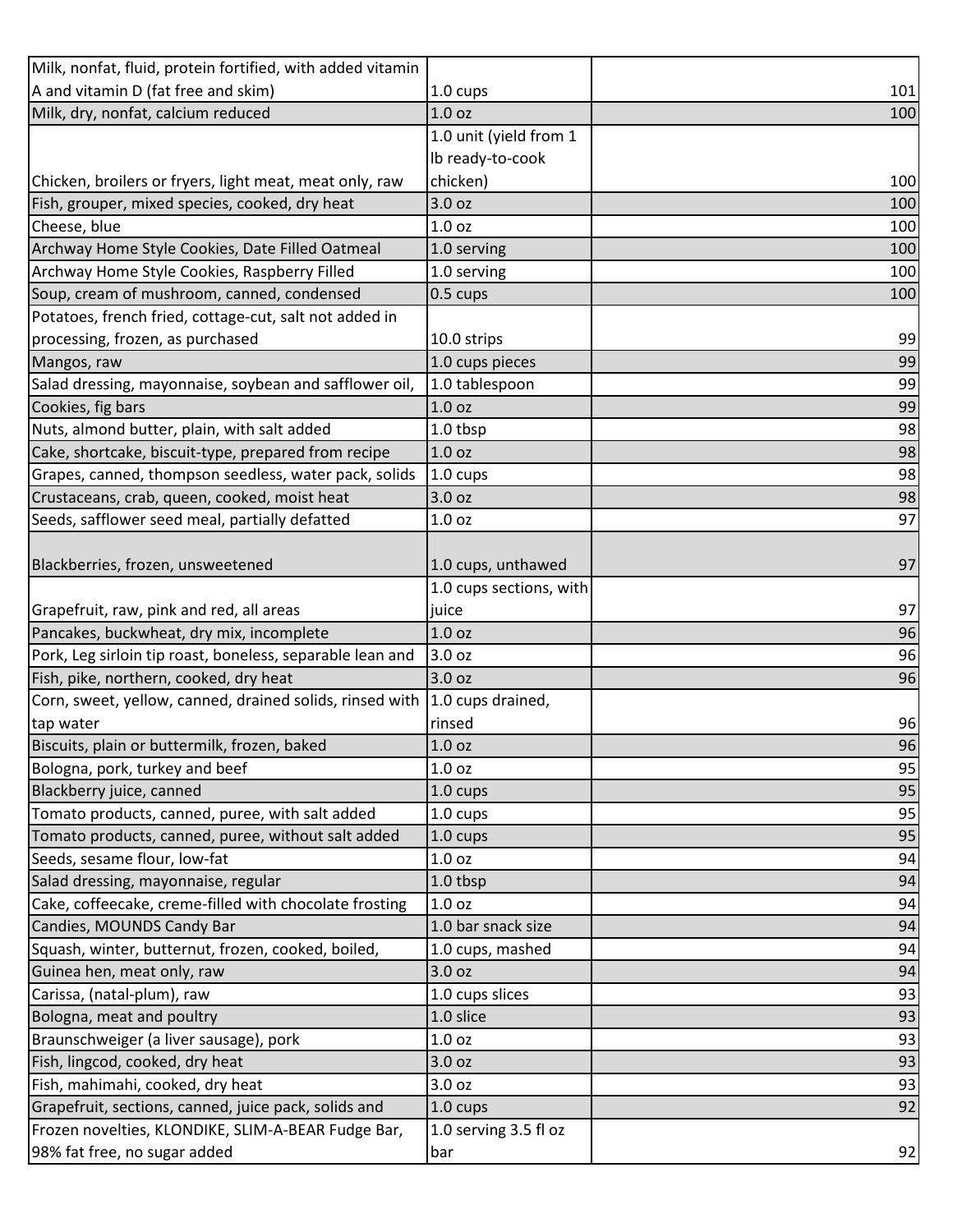| Soup, cream of celery, canned, prepared with equal              | 1.0 cups                                | 92 |
|-----------------------------------------------------------------|-----------------------------------------|----|
| Snacks, KELLOGG, KELLOGG'S RICE KRISPIES TREATS                 | 1.0 serving                             | 92 |
| Cheese, cottage, lowfat, 2% milkfat                             | 4.0 oz                                  | 92 |
| Beverages, almond milk, sweetened, vanilla flavor,              | 8.0 fl oz                               | 91 |
| Cake, cheesecake, commercially prepared                         | 1.0 <sub>oz</sub>                       | 91 |
| Beverages, V8 SPLASH Smoothies, Strawberry Banana               | 1.0 serving 8 oz                        | 91 |
| Beverages, V8 SPLASH Smoothies, Peach Mango                     | 1.0 serving 8 oz                        | 91 |
| Bread, french or vienna, toasted (includes sourdough)           | 1.0 oz                                  | 90 |
| Egg, whole, cooked, fried                                       | 1.0 large                               | 90 |
| Pork sausage, link/patty, fully cooked, unheated                | 1.0 link                                | 90 |
| Cake, coffeecake, cinnamon with crumb topping, dry              | 1.0 <sub>oz</sub>                       | 90 |
| Snacks, tortilla chips, low fat, made with olestra, nacho       | 1.0 <sub>oz</sub>                       | 90 |
| Beverages, The COCA-COLA company, Hi-C Flashin' Fruit 6.0 fl oz |                                         | 90 |
|                                                                 | 0.75 cups (1 NLEA                       |    |
| Cereals ready-to-eat, BARBARA'S PUFFINS, original               | serving)                                | 90 |
| Pie, fried pies, fruit                                          | 1.0 <sub>oz</sub>                       | 90 |
| Cereals ready-to-eat, QUAKER, QUAKER CRUNCHY                    | 0.75 cups (1 NLEA                       |    |
| <b>BRAN</b>                                                     | serving)                                | 89 |
| Fish, cod, Atlantic, canned, solids and liquid                  | 3.0 <sub>oz</sub>                       | 89 |
| Sausage, turkey, hot, smoked                                    | 2.0 <sub>oz</sub>                       | 88 |
| Sausage, turkey, fresh, raw                                     | 1.0 serving                             | 88 |
| Salad dressing, french, home recipe                             | 1.0 tablespoon                          | 88 |
| Oranges, raw, California, valencias                             | 1.0 cups sections,<br>without membranes | 88 |
| Soup, cream of shrimp, canned, prepared with equal              | 1.0 cups                                | 88 |
| Grapefruit, sections, canned, water pack, solids and            | 1.0 cups                                | 88 |
| Egg, yolk, raw, frozen, sugared, pasteurized                    | 1.0 <sub>oz</sub>                       | 87 |
|                                                                 | 1.0 cups, with pits,                    |    |
| Cherries, sweet, raw                                            | yields                                  | 87 |
| Mollusks, oyster, eastern, wild, cooked, moist heat             | 3.0 oz                                  | 87 |
| Soup, chicken with rice, canned, condensed                      | 0.5 cups                                | 86 |
| Cheese, camembert                                               | 1.0 oz                                  | 85 |
| Soup, beef noodle, canned, condensed                            | 0.5 cups                                | 84 |
| Bologna, chicken, turkey, pork                                  | 1.0 serving                             | 83 |
| Squash, winter, acorn, cooked, boiled, mashed, without          | 1.0 cups, mashed                        | 83 |
| Squash, winter, acorn, cooked, boiled, mashed, with             | 1.0 cups, mashed                        | 83 |
| Apples, frozen, unsweetened, unheated (Includes foods           |                                         |    |
| for USDA's Food Distribution Program)                           | 1.0 cups slices                         | 83 |
| Bread, oatmeal, toasted                                         | 1.0 <sub>oz</sub>                       | 83 |
| Bread, irish soda, prepared from recipe                         | 1.0 <sub>oz</sub>                       | 82 |
| Bread, white, commercially prepared, toasted                    | 1.0 oz                                  | 82 |
| Cake, sponge, commercially prepared                             | 1.0 <sub>oz</sub>                       | 82 |
| Squash, winter, butternut, cooked, baked, without salt          | 1.0 cups, cubes                         | 82 |
| Fish, wolffish, Atlantic, raw                                   | 3.0 oz                                  | 82 |
| Crackers, standard snack-type, regular                          | 5.0 crackers                            | 82 |
| Cheese, cottage, lowfat, 1% milkfat                             | 4.0 oz                                  | 81 |
| Game meat, deer, loin, separable lean only, 1" steak,           |                                         |    |
| cooked, broiled                                                 | 1.0 steak                               | 81 |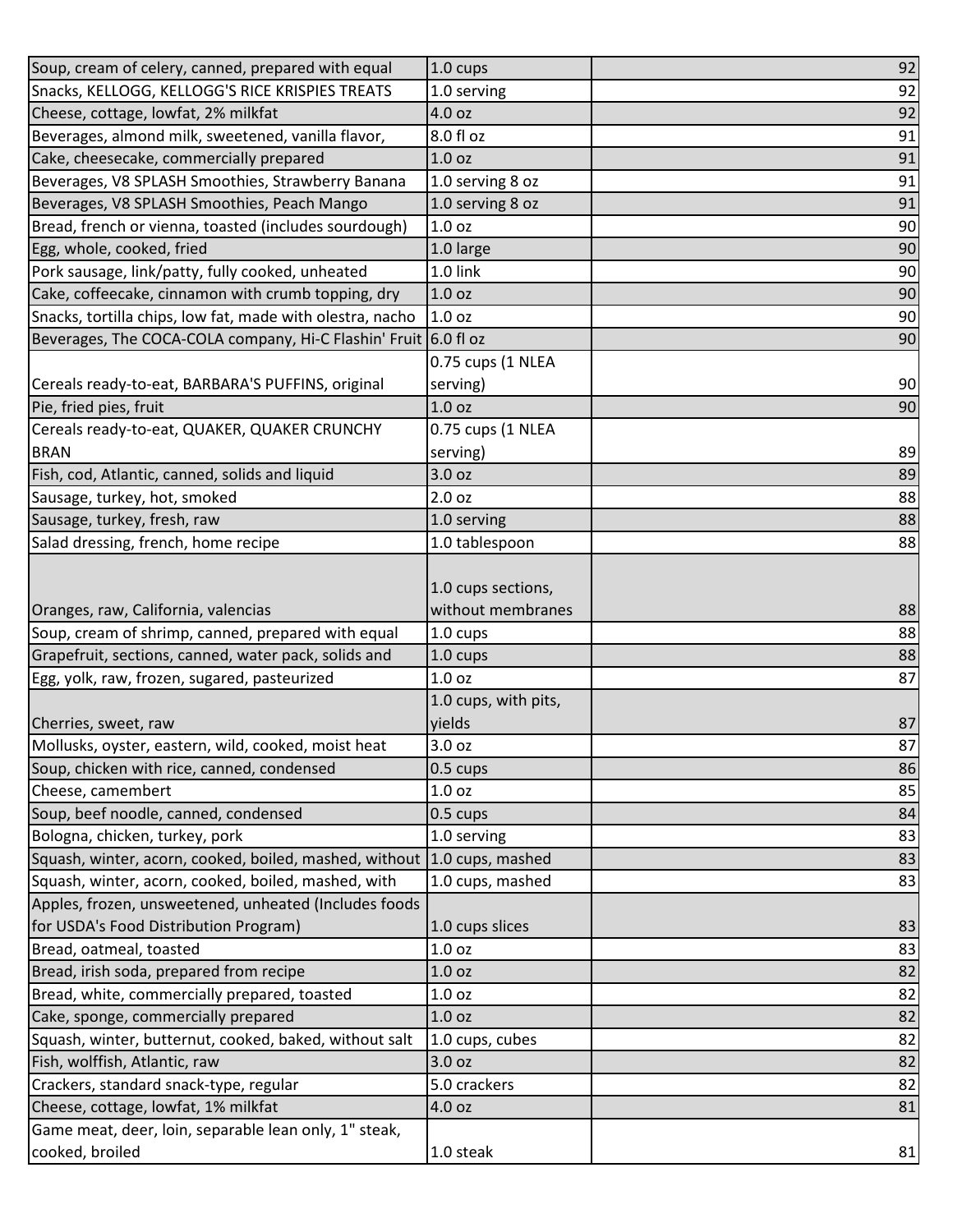| Bread, whole-wheat, commercially prepared<br>1.0 slice<br>81<br>Chicken, broilers or fryers, separable fat, raw<br>81<br>1.0 tbsp<br>Papaya, canned, heavy syrup, drained<br>1.0 piece<br>80<br>Beverages, V8 SPLASH Juice Drinks, Mango Peach<br>80<br>1.0 serving 8 oz<br>1.0 fillet<br>Fish, cod, Pacific, raw (may have been previously<br>80<br>1.0 cups, slices<br>80<br>Pears, raw<br>1.0 slice<br>79<br>Bread, wheat<br>1.0 serving 1/2 cups<br>79<br>Soup, tomato, canned, condensed, reduced sodium<br>Fish, grouper, mixed species, raw<br>3.0 oz<br>78<br>Tomato products, canned, sauce, with tomato tidbits<br>78<br>1.0 cups<br>78<br>Snacks, fruit leather, rolls<br>1.0 large<br>Snacks, potato chips, fat-free, made with olestra<br>78<br>1.0 <sub>oz</sub><br>77<br>1.0 fillet<br>Fish, cisco, raw<br>77<br>Alcoholic beverage, pina colada, canned<br>1.0 fl oz<br>76<br>Pie, banana cream, prepared from recipe<br>1.0 <sub>oz</sub><br>Soybeans, mature seeds, sprouted, cooked, steamed<br>76<br>1.0 cups<br>Bread, cornbread, prepared from recipe, made with low<br>fat (2%) milk<br>1.0 <sub>oz</sub><br>75 |                                            |                    |    |
|----------------------------------------------------------------------------------------------------------------------------------------------------------------------------------------------------------------------------------------------------------------------------------------------------------------------------------------------------------------------------------------------------------------------------------------------------------------------------------------------------------------------------------------------------------------------------------------------------------------------------------------------------------------------------------------------------------------------------------------------------------------------------------------------------------------------------------------------------------------------------------------------------------------------------------------------------------------------------------------------------------------------------------------------------------------------------------------------------------------------------------------|--------------------------------------------|--------------------|----|
|                                                                                                                                                                                                                                                                                                                                                                                                                                                                                                                                                                                                                                                                                                                                                                                                                                                                                                                                                                                                                                                                                                                                        | Loganberries, frozen                       | 1.0 cups, unthawed | 81 |
|                                                                                                                                                                                                                                                                                                                                                                                                                                                                                                                                                                                                                                                                                                                                                                                                                                                                                                                                                                                                                                                                                                                                        |                                            |                    |    |
|                                                                                                                                                                                                                                                                                                                                                                                                                                                                                                                                                                                                                                                                                                                                                                                                                                                                                                                                                                                                                                                                                                                                        |                                            |                    |    |
|                                                                                                                                                                                                                                                                                                                                                                                                                                                                                                                                                                                                                                                                                                                                                                                                                                                                                                                                                                                                                                                                                                                                        |                                            |                    |    |
|                                                                                                                                                                                                                                                                                                                                                                                                                                                                                                                                                                                                                                                                                                                                                                                                                                                                                                                                                                                                                                                                                                                                        |                                            |                    |    |
|                                                                                                                                                                                                                                                                                                                                                                                                                                                                                                                                                                                                                                                                                                                                                                                                                                                                                                                                                                                                                                                                                                                                        |                                            |                    |    |
|                                                                                                                                                                                                                                                                                                                                                                                                                                                                                                                                                                                                                                                                                                                                                                                                                                                                                                                                                                                                                                                                                                                                        |                                            |                    |    |
|                                                                                                                                                                                                                                                                                                                                                                                                                                                                                                                                                                                                                                                                                                                                                                                                                                                                                                                                                                                                                                                                                                                                        |                                            |                    |    |
|                                                                                                                                                                                                                                                                                                                                                                                                                                                                                                                                                                                                                                                                                                                                                                                                                                                                                                                                                                                                                                                                                                                                        |                                            |                    |    |
|                                                                                                                                                                                                                                                                                                                                                                                                                                                                                                                                                                                                                                                                                                                                                                                                                                                                                                                                                                                                                                                                                                                                        |                                            |                    |    |
|                                                                                                                                                                                                                                                                                                                                                                                                                                                                                                                                                                                                                                                                                                                                                                                                                                                                                                                                                                                                                                                                                                                                        |                                            |                    |    |
|                                                                                                                                                                                                                                                                                                                                                                                                                                                                                                                                                                                                                                                                                                                                                                                                                                                                                                                                                                                                                                                                                                                                        |                                            |                    |    |
|                                                                                                                                                                                                                                                                                                                                                                                                                                                                                                                                                                                                                                                                                                                                                                                                                                                                                                                                                                                                                                                                                                                                        |                                            |                    |    |
|                                                                                                                                                                                                                                                                                                                                                                                                                                                                                                                                                                                                                                                                                                                                                                                                                                                                                                                                                                                                                                                                                                                                        |                                            |                    |    |
|                                                                                                                                                                                                                                                                                                                                                                                                                                                                                                                                                                                                                                                                                                                                                                                                                                                                                                                                                                                                                                                                                                                                        |                                            |                    |    |
|                                                                                                                                                                                                                                                                                                                                                                                                                                                                                                                                                                                                                                                                                                                                                                                                                                                                                                                                                                                                                                                                                                                                        |                                            |                    |    |
|                                                                                                                                                                                                                                                                                                                                                                                                                                                                                                                                                                                                                                                                                                                                                                                                                                                                                                                                                                                                                                                                                                                                        |                                            |                    |    |
|                                                                                                                                                                                                                                                                                                                                                                                                                                                                                                                                                                                                                                                                                                                                                                                                                                                                                                                                                                                                                                                                                                                                        |                                            |                    |    |
|                                                                                                                                                                                                                                                                                                                                                                                                                                                                                                                                                                                                                                                                                                                                                                                                                                                                                                                                                                                                                                                                                                                                        |                                            |                    |    |
|                                                                                                                                                                                                                                                                                                                                                                                                                                                                                                                                                                                                                                                                                                                                                                                                                                                                                                                                                                                                                                                                                                                                        |                                            |                    |    |
|                                                                                                                                                                                                                                                                                                                                                                                                                                                                                                                                                                                                                                                                                                                                                                                                                                                                                                                                                                                                                                                                                                                                        | Cake, cherry fudge with chocolate frosting | 1.0 <sub>oz</sub>  | 75 |
| 75<br>Biscuits, mixed grain, refrigerated dough<br>1.0 <sub>oz</sub>                                                                                                                                                                                                                                                                                                                                                                                                                                                                                                                                                                                                                                                                                                                                                                                                                                                                                                                                                                                                                                                                   |                                            |                    |    |
| Lamb, Australian, imported, fresh, shoulder, blade,                                                                                                                                                                                                                                                                                                                                                                                                                                                                                                                                                                                                                                                                                                                                                                                                                                                                                                                                                                                                                                                                                    |                                            |                    |    |
| separable lean and fat, trimmed to 1/8" fat, raw<br>1.0 <sub>oz</sub><br>74                                                                                                                                                                                                                                                                                                                                                                                                                                                                                                                                                                                                                                                                                                                                                                                                                                                                                                                                                                                                                                                            |                                            |                    |    |
| Groundcherries, (cape-gooseberries or poha), raw<br>74<br>1.0 cups                                                                                                                                                                                                                                                                                                                                                                                                                                                                                                                                                                                                                                                                                                                                                                                                                                                                                                                                                                                                                                                                     |                                            |                    |    |
| Beets, canned, regular pack, solids and liquids<br>1.0 cups<br>74                                                                                                                                                                                                                                                                                                                                                                                                                                                                                                                                                                                                                                                                                                                                                                                                                                                                                                                                                                                                                                                                      |                                            |                    |    |
| Bread, cracked-wheat<br>74<br>1.0 <sub>oz</sub>                                                                                                                                                                                                                                                                                                                                                                                                                                                                                                                                                                                                                                                                                                                                                                                                                                                                                                                                                                                                                                                                                        |                                            |                    |    |
| 74<br>Pie, cherry, commercially prepared<br>1.0 <sub>oz</sub>                                                                                                                                                                                                                                                                                                                                                                                                                                                                                                                                                                                                                                                                                                                                                                                                                                                                                                                                                                                                                                                                          |                                            |                    |    |
| 1.0 cups sections, with                                                                                                                                                                                                                                                                                                                                                                                                                                                                                                                                                                                                                                                                                                                                                                                                                                                                                                                                                                                                                                                                                                                |                                            |                    |    |
| 74<br>Grapefruit, raw, white, Florida<br>juice                                                                                                                                                                                                                                                                                                                                                                                                                                                                                                                                                                                                                                                                                                                                                                                                                                                                                                                                                                                                                                                                                         |                                            |                    |    |
| Fruit salad, (peach and pear and apricot and pineapple                                                                                                                                                                                                                                                                                                                                                                                                                                                                                                                                                                                                                                                                                                                                                                                                                                                                                                                                                                                                                                                                                 |                                            |                    |    |
| and cherry), canned, water pack, solids and liquids<br>1.0 cups<br>74                                                                                                                                                                                                                                                                                                                                                                                                                                                                                                                                                                                                                                                                                                                                                                                                                                                                                                                                                                                                                                                                  |                                            |                    |    |
| Bread, rye<br>1.0 <sub>oz</sub><br>73                                                                                                                                                                                                                                                                                                                                                                                                                                                                                                                                                                                                                                                                                                                                                                                                                                                                                                                                                                                                                                                                                                  |                                            |                    |    |
| Fish, pollock, Alaska, cooked<br>3.0 oz<br>73                                                                                                                                                                                                                                                                                                                                                                                                                                                                                                                                                                                                                                                                                                                                                                                                                                                                                                                                                                                                                                                                                          |                                            |                    |    |
| 73<br>Hormel Pillow Pak Sliced Turkey Pepperoni<br>1.0 serving                                                                                                                                                                                                                                                                                                                                                                                                                                                                                                                                                                                                                                                                                                                                                                                                                                                                                                                                                                                                                                                                         |                                            |                    |    |
| Lamb, Australian, imported, fresh, shoulder, whole (arm                                                                                                                                                                                                                                                                                                                                                                                                                                                                                                                                                                                                                                                                                                                                                                                                                                                                                                                                                                                                                                                                                |                                            |                    |    |
| and blade), separable lean and fat, trimmed to 1/8" fat, 1.0 oz<br>73                                                                                                                                                                                                                                                                                                                                                                                                                                                                                                                                                                                                                                                                                                                                                                                                                                                                                                                                                                                                                                                                  |                                            |                    |    |
| Baking chocolate, MARS SNACKFOOD US, M & M's<br>1.0 serving 0.5 oz,                                                                                                                                                                                                                                                                                                                                                                                                                                                                                                                                                                                                                                                                                                                                                                                                                                                                                                                                                                                                                                                                    |                                            |                    |    |
| Semisweet Chocolate Mini Baking Bits<br>about 1 tbsp<br>72                                                                                                                                                                                                                                                                                                                                                                                                                                                                                                                                                                                                                                                                                                                                                                                                                                                                                                                                                                                                                                                                             |                                            |                    |    |
| 1.0 piece (1/12 of 12                                                                                                                                                                                                                                                                                                                                                                                                                                                                                                                                                                                                                                                                                                                                                                                                                                                                                                                                                                                                                                                                                                                  |                                            |                    |    |
| oz cake)<br>Cake, angelfood, commercially prepared<br>72                                                                                                                                                                                                                                                                                                                                                                                                                                                                                                                                                                                                                                                                                                                                                                                                                                                                                                                                                                                                                                                                               |                                            |                    |    |
| 72<br>Croissants, apple<br>1.0 oz                                                                                                                                                                                                                                                                                                                                                                                                                                                                                                                                                                                                                                                                                                                                                                                                                                                                                                                                                                                                                                                                                                      |                                            |                    |    |
| Soup, cream of chicken, canned, condensed, reduced<br>72<br>$0.5 \text{ cups}$                                                                                                                                                                                                                                                                                                                                                                                                                                                                                                                                                                                                                                                                                                                                                                                                                                                                                                                                                                                                                                                         |                                            |                    |    |
| Snacks, potato chips, made from dried potatoes, fat-                                                                                                                                                                                                                                                                                                                                                                                                                                                                                                                                                                                                                                                                                                                                                                                                                                                                                                                                                                                                                                                                                   |                                            |                    |    |
| free, made with olestra<br>1.0 <sub>oz</sub><br>72                                                                                                                                                                                                                                                                                                                                                                                                                                                                                                                                                                                                                                                                                                                                                                                                                                                                                                                                                                                                                                                                                     |                                            |                    |    |
| 72<br>Cheese, neufchatel<br>1.0 <sub>oz</sub>                                                                                                                                                                                                                                                                                                                                                                                                                                                                                                                                                                                                                                                                                                                                                                                                                                                                                                                                                                                                                                                                                          |                                            |                    |    |
| 72<br>Egg, whole, cooked, poached<br>1.0 large                                                                                                                                                                                                                                                                                                                                                                                                                                                                                                                                                                                                                                                                                                                                                                                                                                                                                                                                                                                                                                                                                         |                                            |                    |    |
| Egg, whole, raw, fresh<br>72<br>1.0 large                                                                                                                                                                                                                                                                                                                                                                                                                                                                                                                                                                                                                                                                                                                                                                                                                                                                                                                                                                                                                                                                                              |                                            |                    |    |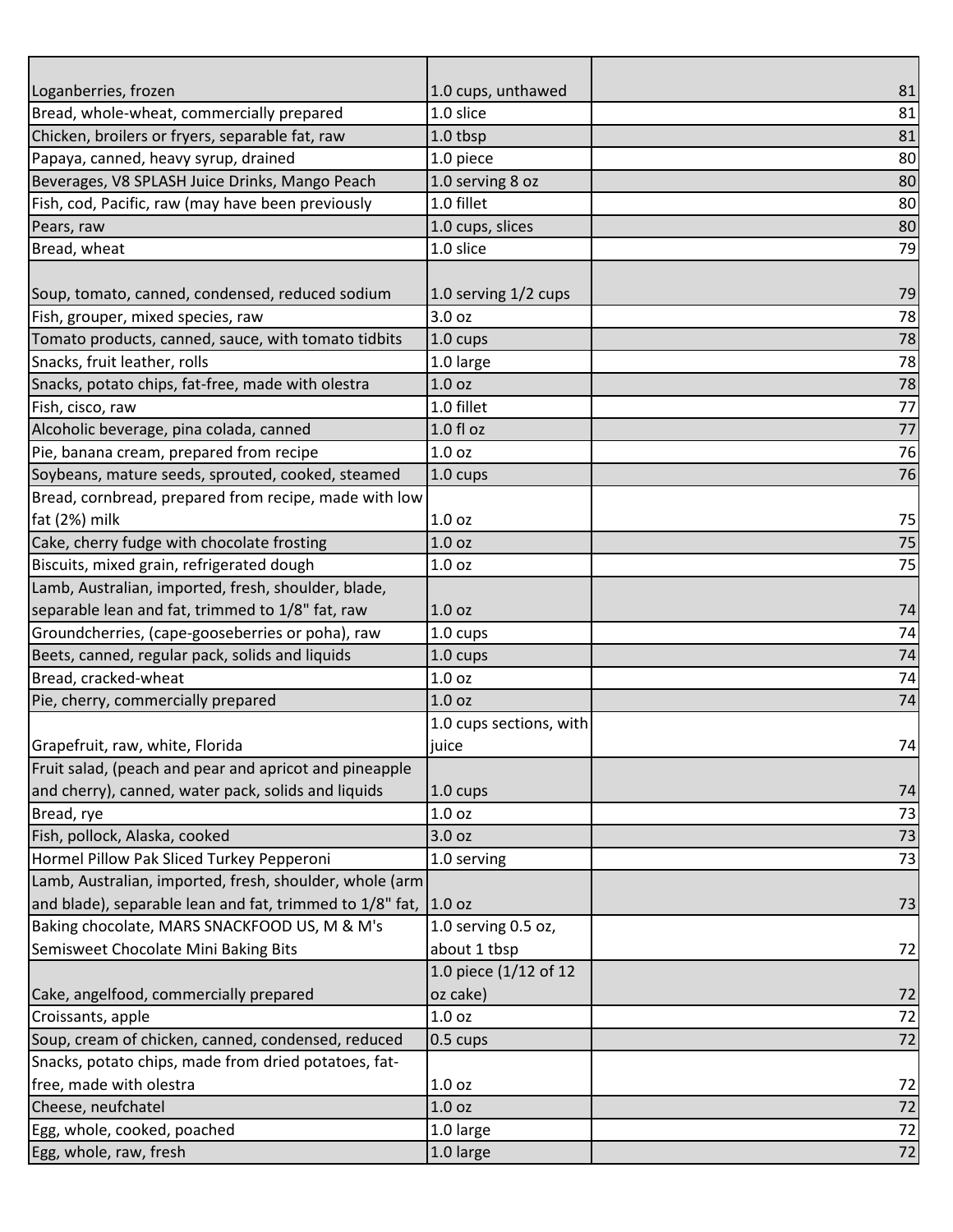| Cherries, sour, red, frozen, unsweetened (Includes      |                        |    |
|---------------------------------------------------------|------------------------|----|
| foods for USDA's Food Distribution Program)             | 1.0 cups, unthawed     | 71 |
| Lamb, New Zealand, imported, frozen, shoulder, whole    |                        |    |
| (arm and blade), separable lean and fat, trimmed to     | 1.0 <sub>oz</sub>      | 71 |
| Squash, winter, hubbard, cooked, boiled, mashed, with   | 1.0 cups, mashed       | 71 |
| Squash, winter, hubbard, cooked, boiled, mashed,        | 1.0 cups, mashed       | 71 |
| Crackers, wheat, sandwich, with cheese filling          | $0.5$ oz               | 71 |
| Currants, european black, raw                           | 1.0 cups               | 71 |
| Crackers, wheat, sandwich, with peanut butter filling   | $0.5$ oz               | 70 |
| Baking chocolate, MARS SNACKFOOD US, M & M's Milk       | 1.0 serving 0.5 oz,    |    |
| <b>Chocolate Mini Baking Bits</b>                       | about 1 tbsp           | 70 |
| Crackers, standard snack-type, sandwich, with peanut    | 0.5 oz                 | 70 |
| Mollusks, octopus, common, raw                          | 3.0 oz                 | 70 |
| Bread, protein (includes gluten)                        | 1.0 <sub>oz</sub>      | 69 |
| Crackers, cheese, regular                               | $0.5$ oz               | 69 |
| Lamb, shoulder, blade, separable lean and fat, trimmed  |                        |    |
| to 1/8" fat, choice, raw                                | 1.0 <sub>oz</sub>      | 69 |
| Bagels, plain, enriched, with calcium propionate        | 1.0 mini bagel (2-1/2" |    |
| (includes onion, poppy, sesame), toasted                | dia)                   | 69 |
| Nuts, coconut cream, canned, sweetened                  | 1.0 tbsp               | 68 |
| Pancakes, plain, frozen, ready-to-heat, microwave       |                        |    |
| (includes buttermilk)                                   | 1.0 <sub>oz</sub>      | 68 |
| Crackers, standard snack-type, sandwich, with cheese    | 0.5 oz                 | 68 |
| Fish, scup, cooked, dry heat                            | 1.0 fillet             | 68 |
| Mollusks, oyster, eastern, wild, cooked, dry heat       | 3.0 oz                 | 67 |
| Ham, honey, smoked, cooked                              | $1.0$ oz (1 serving)   | 67 |
| Potatoes, boiled, cooked without skin, flesh, with salt | 0.5 cups               | 67 |
| Potatoes, boiled, cooked without skin, flesh, without   | 0.5 cups               | 67 |
| Bread, oat bran                                         | 1.0 <sub>oz</sub>      | 67 |
| Bread, white wheat                                      | 1.0 slice              | 67 |
| Muffins, English, mixed-grain (includes granola)        | 1.0 <sub>oz</sub>      | 67 |
| Salad dressing, sesame seed dressing, regular           | 1.0 tablespoon         | 66 |
| Tomatoes, red, ripe, canned, stewed                     | 1.0 cups               | 66 |
|                                                         | 1.0 mini bagel (2-1/2" |    |
| Bagels, oat bran                                        | dia)                   | 66 |
| Croutons, seasoned                                      | 0.5 oz                 | 66 |
|                                                         |                        |    |
| Boysenberries, frozen, unsweetened                      | 1.0 cups, unthawed     | 66 |
| Gooseberries, raw                                       | 1.0 cups               | 66 |
| Squash, summer, zucchini, italian style, canned         | 1.0 cups               | 66 |
| Pie, blueberry, commercially prepared                   | 1.0 <sub>oz</sub>      | 66 |
| Onions, raw                                             | 1.0 cups, chopped      | 64 |
| Cookies, chocolate chip, commercially prepared,         |                        |    |
| regular, higher fat, enriched                           | 1.0 cookie             | 63 |
| Lamb, New Zealand, imported, frozen, foreshank,         |                        |    |
| separable lean and fat, trimmed to 1/8" fat, raw        | 1.0 oz                 | 63 |
| Fish, haddock, raw                                      | 3.0 oz                 | 63 |
| Currants, red and white, raw                            | 1.0 cups               | 63 |
| Papayas, raw                                            | 1.0 cups 1" pieces     | 62 |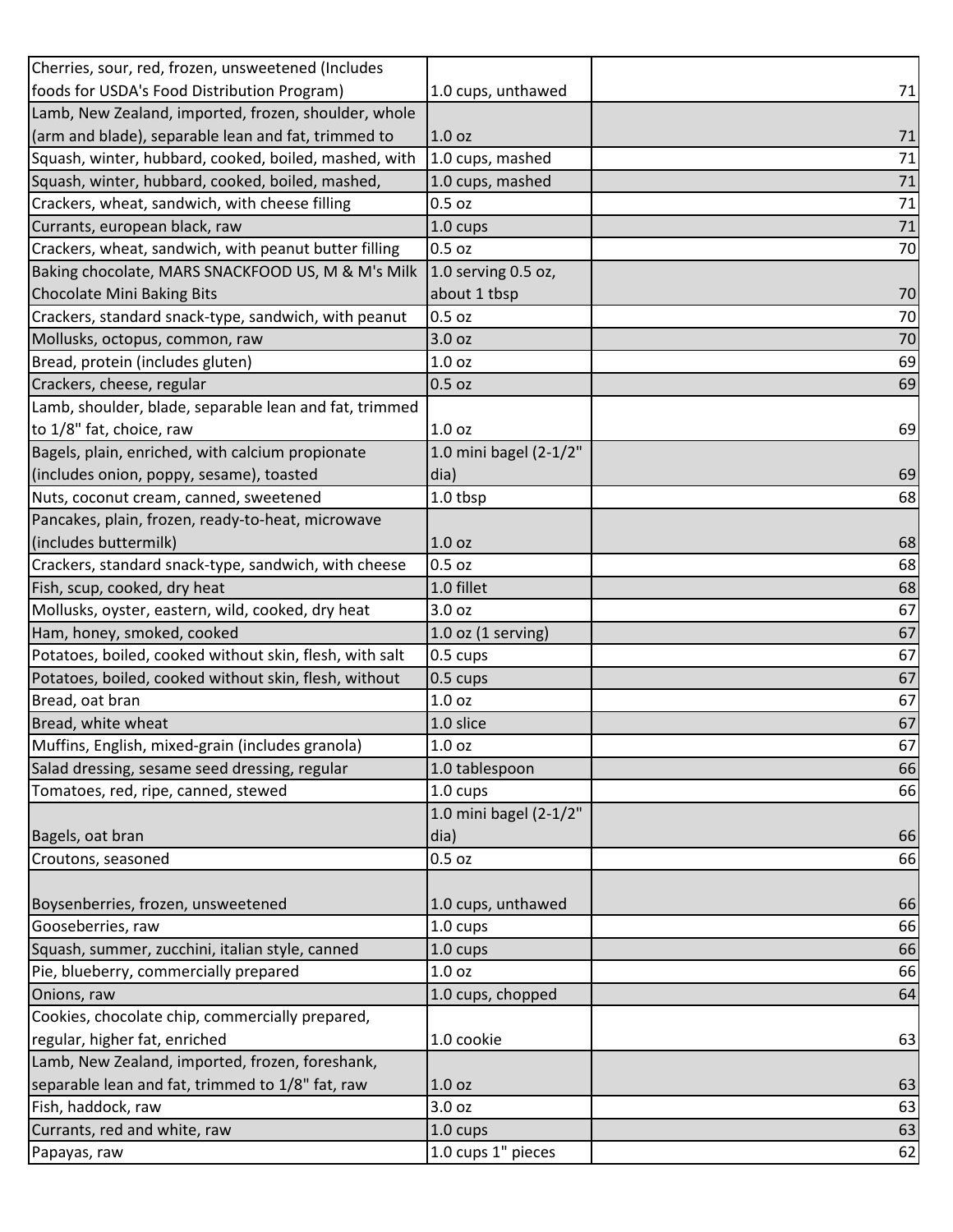| Grapes, american type (slip skin), raw                              | 1.0 cups               | 62 |
|---------------------------------------------------------------------|------------------------|----|
| Bread, reduced-calorie, wheat                                       | 1.0 <sub>oz</sub>      | 62 |
| Candies, truffles, prepared-from-recipe                             | 1.0 piece              | 61 |
| Lime juice, raw                                                     | 1.0 cups               | 60 |
| Peas, edible-podded, frozen, unprepared                             | 1.0 cups               | 60 |
| Taro, tahitian, cooked, without salt                                | 1.0 cups slices        | 60 |
| Bread, reduced-calorie, oatmeal                                     | 1.0 oz                 | 60 |
| Veal, breast, whole, boneless, separable lean and fat,              | 1.0 <sub>oz</sub>      | 59 |
| Onions, frozen, whole, cooked, boiled, drained, without             | $1.0 \text{ cups}$     | 59 |
| Bread, reduced-calorie, white                                       | 1.0 <sub>oz</sub>      | 59 |
|                                                                     | 1.0 cups, halves or    |    |
| Peaches, canned, water pack, solids and liquids                     | slices                 | 59 |
| Cream, fluid, light (coffee cream or table cream)                   | $1.0 f$ l oz           | 58 |
| Beets, raw                                                          | 1.0 cups               | 58 |
| Fish, roe, mixed species, cooked, dry heat                          | 1.0 <sub>oz</sub>      | 58 |
| Croutons, plain                                                     | $0.5$ oz               | 58 |
| Crackers, rusk toast                                                | 0.5 oz                 | 58 |
| Potatoes, flesh and skin, raw                                       | 0.5 cups, diced        | 58 |
| Lamb, New Zealand, imported, frozen, leg, whole                     |                        |    |
| (shank and sirloin), separable lean and fat, trimmed to             | 1.0 <sub>oz</sub>      | 57 |
| Soup, chicken gumbo, canned, condensed                              | 0.5 cups (4 fl oz)     | 57 |
| Soup, onion, canned, condensed                                      | 0.5 cups (4 fl oz)     | 57 |
| Pork, fresh, variety meats and by-products, pancreas,               | 1.0 oz                 | 56 |
| Cereals ready-to-eat, rice, puffed, fortified                       | 1.0 cups               | 56 |
| Crackers, saltines, whole wheat (includes multi-grain)              | 1.0 serving            | 56 |
| Vegetable juice cocktail, canned                                    | 1.0 cups               | 56 |
| Beverages, Orange drink, breakfast type, with juice and             |                        |    |
| pulp, frozen concentrate                                            | 1.0 fl oz              | 56 |
| Turnip greens and turnips, frozen, cooked, boiled,                  | 1.0 cups               | 55 |
| Fruit cocktail, (peach and pineapple and pear and grape             |                        |    |
| and cherry), canned, extra light syrup, solids and liquids 0.5 cups |                        | 55 |
| Lamb, Australian, imported, fresh, foreshank, separable             |                        |    |
| lean and fat, trimmed to 1/8" fat, raw                              | 1.0 <sub>oz</sub>      | 55 |
| Lamb, Australian, imported, fresh, leg, center slice,               |                        |    |
| bone-in, separable lean and fat, trimmed to 1/8" fat,               | 1.0 <sub>oz</sub>      | 55 |
| Crackers, melba toast, rye (includes pumpernickel)                  | 0.5 oz                 | 55 |
|                                                                     | 1.0 cups (1 NLEA       |    |
| Cereals ready-to-eat, QUAKER, QUAKER Puffed Wheat                   | serving)               | 55 |
|                                                                     |                        |    |
| Pastrami, beef, 98% fat-free                                        | 1.0 serving 6 slices   | 54 |
| Crackers, rye, wafers, seasoned                                     | $0.5$ oz               | 54 |
| Turkey, white, rotisserie, deli cut                                 | $1.0$ oz $(1$ serving) | 54 |
| Lemon juice, raw                                                    | 1.0 cups               | 54 |
| Beans, kidney, mature seeds, sprouted, raw                          | 1.0 cups               | 53 |
| Apples, raw, without skin                                           | 1.0 cups slices        | 53 |
| Carrots, raw                                                        | 1.0 cups chopped       | 52 |
| Nabisco, Nabisco Oreo Crunchies, Cookie Crumb                       | 1.0 serving            | 52 |
| MORI-NU, Tofu, silken, firm                                         | 1.0 slice              | 52 |
| Broccoli, frozen, chopped, cooked, boiled, drained,                 | 1.0 cups               | 52 |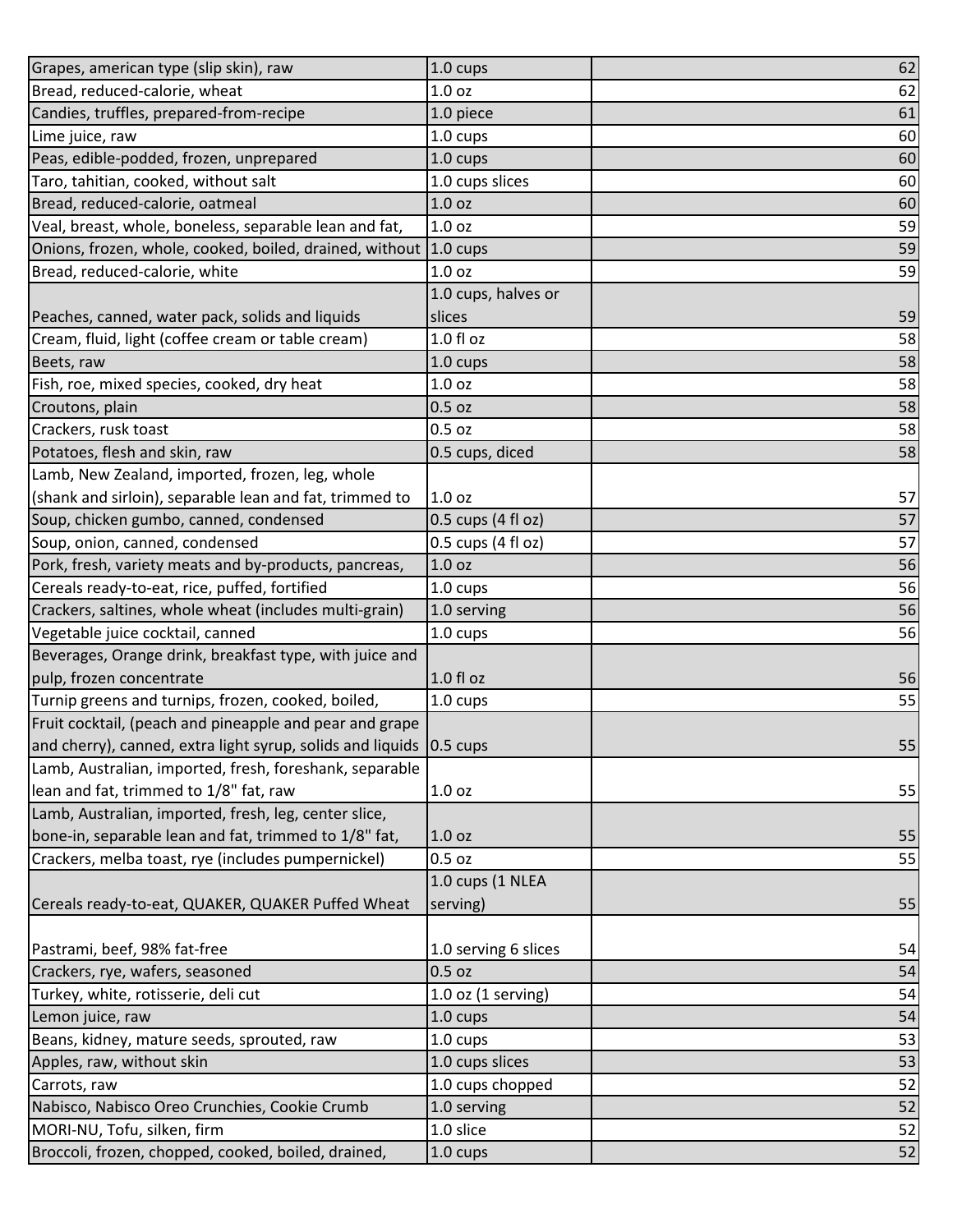| Cheese, cream                                           | 1.0 tbsp                 | 51 |
|---------------------------------------------------------|--------------------------|----|
| Bread, stuffing, cornbread, dry mix, prepared           | 1.0 <sub>oz</sub>        | 51 |
| Fish, cisco, smoked                                     | 1.0 <sub>oz</sub>        | 50 |
| Mollusks, oyster, eastern, farmed, raw                  | 3.0 oz                   | 50 |
| Sweeteners, for baking, brown, contains sugar and       | 1.0 tbsp                 | 50 |
| Nuts, coconut cream, raw (liquid expressed from grated  | 1.0 tbsp                 | 50 |
| Barbecue loaf, pork, beef                               | 1.0 <sub>oz</sub>        | 49 |
| Yardlong bean, cooked, boiled, drained, without salt    | 1.0 cups slices          | 49 |
| Infant formula, ABBOTT NUTRITION, SIMILAC, For Spit     |                          |    |
| Up, powder, with ARA and DHA                            | 1.0 scoop                | 49 |
|                                                         | 1.0 unit (yield from 1   |    |
| Chicken, broilers or fryers, drumstick, meat only,      | Ib ready-to-cook         |    |
| cooked, fried                                           | chicken)                 | 49 |
| Squash, summer, crookneck and straightneck, frozen,     |                          |    |
| cooked, boiled, drained, without salt                   | 1.0 cups slices          | 48 |
| Fish, ocean perch, Atlantic, cooked, dry heat           | 1.0 fillet               | 48 |
| Turnip greens, frozen, cooked, boiled, drained, without | $1.0 \text{ cups}$       | 48 |
|                                                         |                          |    |
| Figs, raw                                               | 1.0 large (2-1/2" dia)   | 47 |
| Onions, sweet, raw                                      | 1.0 NLEA serving         | 47 |
| Lamb, Australian, imported, fresh, shoulder, blade,     |                          |    |
| separable lean only, trimmed to 1/8" fat, raw           | 1.0 <sub>oz</sub>        | 46 |
| Asparagus, canned, drained solids                       |                          | 46 |
|                                                         | 1.0 cups                 |    |
| Mountain yam, hawaii, raw                               | 0.5 cups, cubes          | 46 |
| Fish, herring, Atlantic, raw                            | 1.0 oz, boneless         | 45 |
| Spinach, canned, regular pack, solids and liquids       | 1.0 cups                 | 44 |
| Fish, mackerel, jack, canned, drained solids            | 1.0 oz, boneless         | 44 |
| Egg substitute, powder                                  | 0.35 oz                  | 44 |
| Hyacinth-beans, immature seeds, cooked, boiled,         |                          |    |
| drained, without salt                                   | 1.0 cups                 | 44 |
| Nuts, chestnuts, chinese, boiled and steamed            | 1.0 oz                   | 43 |
| Chicory roots, raw                                      | $1.0$ root               | 43 |
| Milk, canned, evaporated, with added vitamin D and      |                          |    |
| without added vitamin A                                 | 1.0 fl oz                | 42 |
| Cereals, CREAM OF WHEAT, instant, dry                   | 1.0 tbsp                 | 42 |
| Lamb, Australian, imported, fresh, loin, separable lean |                          |    |
| only, trimmed to 1/8" fat, raw                          | 1.0 <sub>oz</sub>        | 41 |
| Tomato juice, canned, without salt added                | 1.0 cups                 | 41 |
| Tomato juice, canned, with salt added                   | 1.0 cups                 | 41 |
| Peas, edible-podded, raw                                | 1.0 cups, chopped        | 41 |
| Carambola, (starfruit), raw                             | 1.0 cups, cubes          | 41 |
|                                                         |                          |    |
| Bamboo shoots, raw                                      | 1.0 cups $(1/2"$ slices) | 41 |
| Broccoli, frozen, chopped, unprepared                   | 1.0 cups                 | 41 |
| Lamb, Australian, imported, fresh, leg, center slice,   |                          |    |
| bone-in, separable lean only, trimmed to 1/8" fat, raw  | 1.0 <sub>oz</sub>        | 41 |
| Mollusks, oyster, Pacific, raw                          | 1.0 medium               | 40 |
| Lamb, Australian, imported, fresh, composite of         |                          |    |
| trimmed retail cuts, separable lean only, trimmed to    | 1.0 <sub>oz</sub>        | 40 |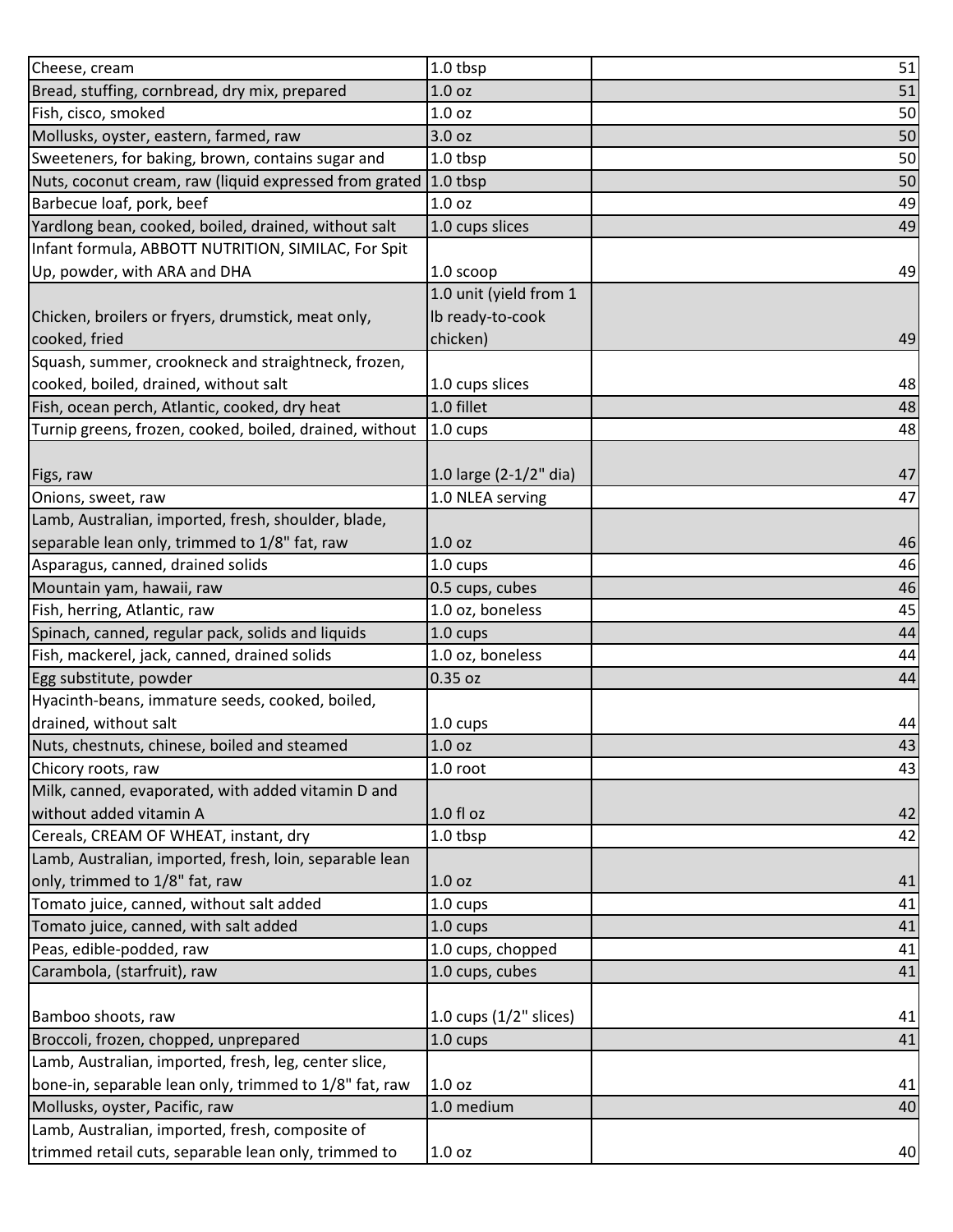| Puddings, chocolate, ready-to-eat                                 | 1.0 oz               | 40 |
|-------------------------------------------------------------------|----------------------|----|
| Cream, fluid, half and half                                       | 1.0 f1 oz            | 40 |
| Lamb, Australian, imported, fresh, leg, sirloin half,             |                      |    |
| boneless, separable lean only, trimmed to 1/8" fat, raw           | 1.0 oz               | 39 |
| Beverages, chocolate powder, no sugar added                       | 2.0 tbsp             | 38 |
| Leeks, (bulb and lower leaf-portion), cooked, boiled,             |                      |    |
| drained, without salt                                             | $1.0$ leek           | 38 |
| Tomatoes, red, ripe, canned, packed in tomato juice               | 1.0 cups             | 38 |
| Lamb, Australian, imported, fresh, leg, whole (shank              |                      |    |
| and sirloin), separable lean only, trimmed to 1/8" fat,           | 1.0 <sub>oz</sub>    | 38 |
| Alcoholic beverage, daiquiri, canned                              | 1.0 fl oz            | 38 |
| Brussels sprouts, raw                                             | 1.0 cups             | 38 |
| Beans, snap, green, frozen, cooked, boiled, drained               | 1.0 cups             | 38 |
| Lamb, Australian, imported, fresh, leg, shank half,               |                      |    |
| separable lean only, trimmed to 1/8" fat, raw                     | 1.0 <sub>oz</sub>    | 38 |
| Drumstick pods, raw                                               | 1.0 cups slices      | 37 |
| Salad dressing, mayonnaise type, regular, with salt               | 1.0 tbsp             | 37 |
| Alcoholic beverage, whiskey sour, canned                          | $1.0 f$ l oz         | 37 |
| Carrots, canned, regular pack, drained solids                     | 1.0 cups, sliced     | 36 |
| Turnips, frozen, cooked, boiled, drained, without salt            | 1.0 cups             | 36 |
|                                                                   | 1.0 pat (1" sq, 1/3" |    |
| Butter, salted                                                    | high)                | 36 |
| Mushrooms, portabella, grilled                                    | 1.0 cups sliced      | 35 |
| Lamb, Australian, imported, fresh, foreshank, separable           |                      |    |
| lean only, trimmed to 1/8" fat, raw                               | 1.0 <sub>oz</sub>    | 35 |
| Snacks, rice cakes, brown rice, multigrain                        | 1.0 cake             | 35 |
| Salad dressing, mayonnaise, imitation, soybean                    | 1.0 tbsp             | 35 |
| Snacks, rice cakes, brown rice, corn                              | 1.0 cake             | 35 |
| Alcoholic beverage, tequila sunrise, canned                       | $1.0 f$ l oz         | 34 |
| Snacks, rice cakes, brown rice, buckwheat                         | 1.0 cake             | 34 |
| Milk shakes, thick chocolate                                      | 1.0 fl oz            | 34 |
| Onions, frozen, whole, unprepared                                 | 0.33 package (10 oz) | 33 |
| Chicken breast, oven-roasted, fat-free, sliced                    | 1.0 serving 2 slices | 33 |
| Pokeberry shoots, (poke), cooked, boiled, drained,                | 1.0 cups             | 33 |
| Asparagus, frozen, cooked, boiled, drained, without salt 1.0 cups |                      | 32 |
| Jute, potherb, cooked, boiled, drained, without salt              | 1.0 cups             | 32 |
| Veal, shank (fore and hind), separable lean and fat, raw          | 1.0 <sub>oz</sub>    | 32 |
| Game meat, bison, top sirloin, separable lean only,               |                      |    |
| trimmed to 0" fat, raw                                            | 1.0 <sub>oz</sub>    | 32 |
|                                                                   |                      |    |
| Collards, frozen, chopped, unprepared                             | 0.33 package (10 oz) | 31 |
| Veal, shank (fore and hind), separable lean only, raw             | 1.0 <sub>oz</sub>    | 31 |
|                                                                   |                      |    |
| Cardoon, raw                                                      | 1.0 cups, shredded   | 30 |
| Salad dressing, thousand island dressing, reduced fat             | 1.0 tablespoon       | 29 |
| Soup, beef broth, bouillon, consomme, prepared with               |                      |    |
| equal volume water                                                | 1.0 cups (8 fl oz)   | 29 |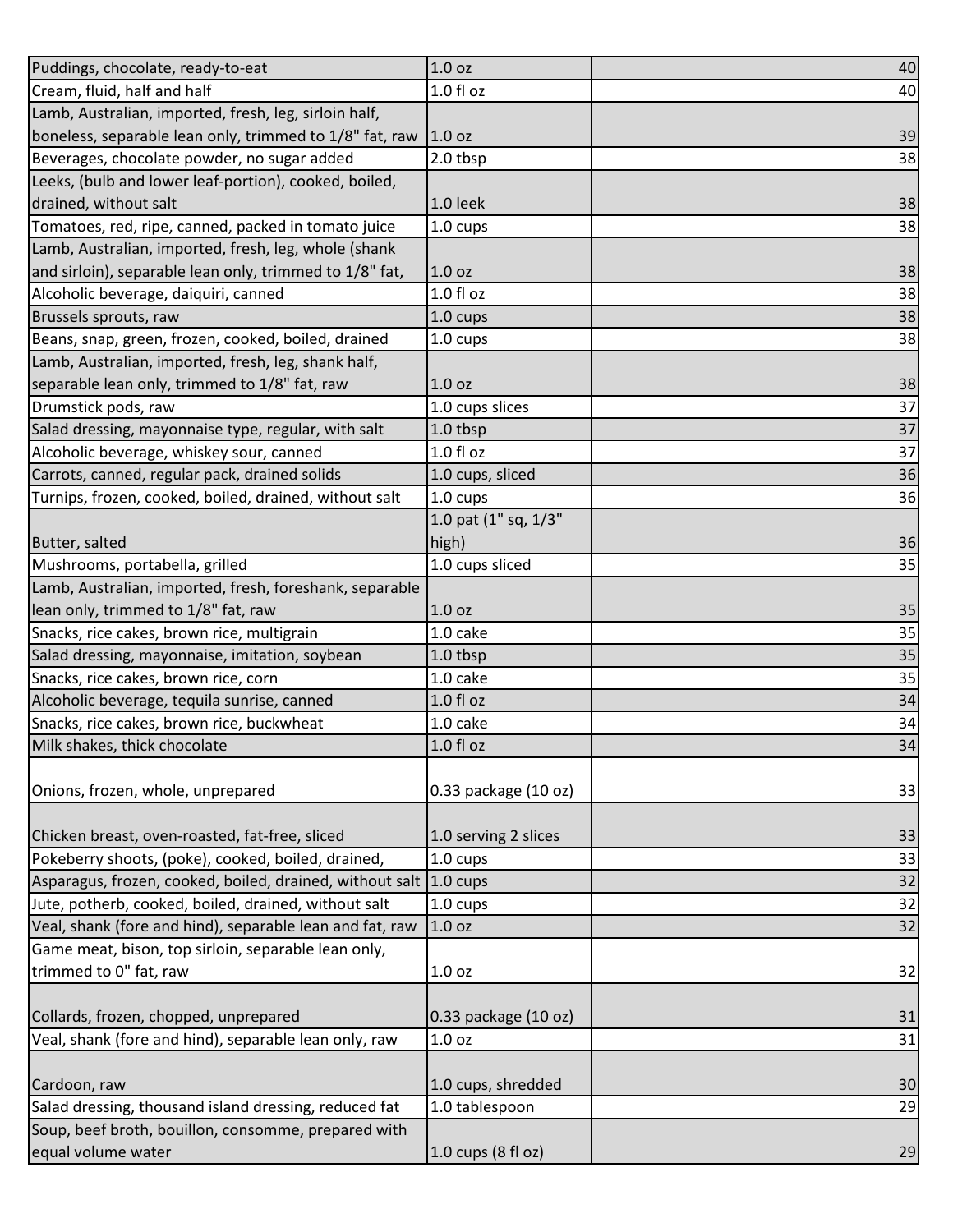| Turnip greens, cooked, boiled, drained, without salt               | 1.0 cups, chopped      | 29 |
|--------------------------------------------------------------------|------------------------|----|
|                                                                    | 1.0 unit (yield from 1 |    |
|                                                                    | Ib ready-to-cook       |    |
| Chicken, broilers or fryers, giblets, raw                          | chicken)               | 29 |
|                                                                    |                        |    |
| Okra, frozen, unprepared                                           | 0.33 package (10 oz)   | 28 |
| Tree fern, cooked, without salt                                    | 0.5 cups, chopped      | 28 |
| Carrots, canned, no salt added, solids and liquids                 | 0.5 cups slices        | 28 |
| Beverages, Whiskey sour mix, bottled                               | 1.0 fl oz              | 28 |
| Amaranth leaves, cooked, boiled, drained, without salt             | 1.0 cups               | 28 |
|                                                                    |                        |    |
| Onions, frozen, chopped, unprepared                                | 0.33 package (10 oz)   | 28 |
| Whiskey sour mix, bottled, with added potassium and                | $1.0 f$ l oz           | 27 |
| Squash, summer, zucchini, includes skin, cooked, boiled,           |                        |    |
| drained, without salt                                              | 1.0 cups, sliced       | 27 |
| Celery, cooked, boiled, drained, without salt                      | 1.0 cups, diced        | 27 |
| Okra, frozen, cooked, boiled, drained, without salt                | 0.5 cups slices        | 27 |
| Turkey, breast, smoked, lemon pepper flavor, 97% fat-              | 1.0 slice              | 27 |
| Mung beans, mature seeds, sprouted, cooked, boiled,                |                        |    |
| drained, without salt                                              | 1.0 cups               | 26 |
| Candies, caramels, chocolate-flavor roll                           | 1.0 piece              | 26 |
| Gravy, brown instant, dry                                          | 1.0 serving            | 25 |
| Alcoholic Beverage, wine, table, red, Petite Sirah                 | 1.0 fl oz              | 25 |
| Milk, canned, evaporated, nonfat, with added vitamin A             |                        |    |
| and vitamin D                                                      | 1.0 fl oz              | 25 |
| Infant formula, MEAD JOHNSON, ENFAMIL, Premature,                  |                        |    |
| with iron, 24 calories, ready-to-feed                              | 1.0 fl oz              | 25 |
| Alcoholic beverage, wine, table, white, Chardonnay                 | 1.0 fl oz              | 25 |
| Alcoholic beverage, wine, table, white, Muscat                     | $1.0 f$ l oz           | 25 |
| Alcoholic Beverage, wine, table, red, Claret                       | $1.0 f$ l oz           | 24 |
| Alcoholic Beverage, wine, table, red, Cabernet                     | 1.0 fl oz              | 24 |
| Alcoholic Beverage, wine, table, red, Cabernet Franc               | $1.0 f$ l oz           | 24 |
| Alcoholic beverage, wine, table, white, Semillon                   | 1.0 f1 oz              | 24 |
| Peppers, pasilla, dried                                            | 1.0 pepper             | 24 |
| Alcoholic beverage, wine, table, white                             | 1.0 fl oz              | 24 |
| Cheese, American, nonfat or fat free                               | 1.0 serving            | 24 |
| Turnip greens, frozen, cooked, boiled, drained, with salt 0.5 cups |                        | 24 |
| Cream, sour, cultured                                              | 1.0 tbsp               | 24 |
| Alcoholic beverage, wine, table, white, Sauvignon Blanc            | $1.0 f$ l oz           | 24 |
| Alcoholic beverage, wine, table, white, Pinot Blanc                | $1.0 f$ l oz           | 24 |
| Alcoholic beverage, wine, table, white, Riesling                   | $1.0 f$ l oz           | 24 |
| Alcoholic beverage, wine, table, white, Chenin Blanc               | 1.0 fl oz              | 24 |
| Alcoholic Beverage, wine, table, red, Lemberger                    | 1.0 fl oz              | 24 |
| Egg, whole, cooked, omelet                                         | 1.0 tbsp               | 23 |
| Carrots, frozen, unprepared (Includes foods for USDA's             |                        |    |
| Food Distribution Program)                                         | 0.5 cups slices        | 23 |
| Salad dressing, russian dressing, low calorie                      | 1.0 tablespoon         | 23 |
| Fish, ocean perch, Atlantic, raw                                   | 1.0 oz, boneless       | 22 |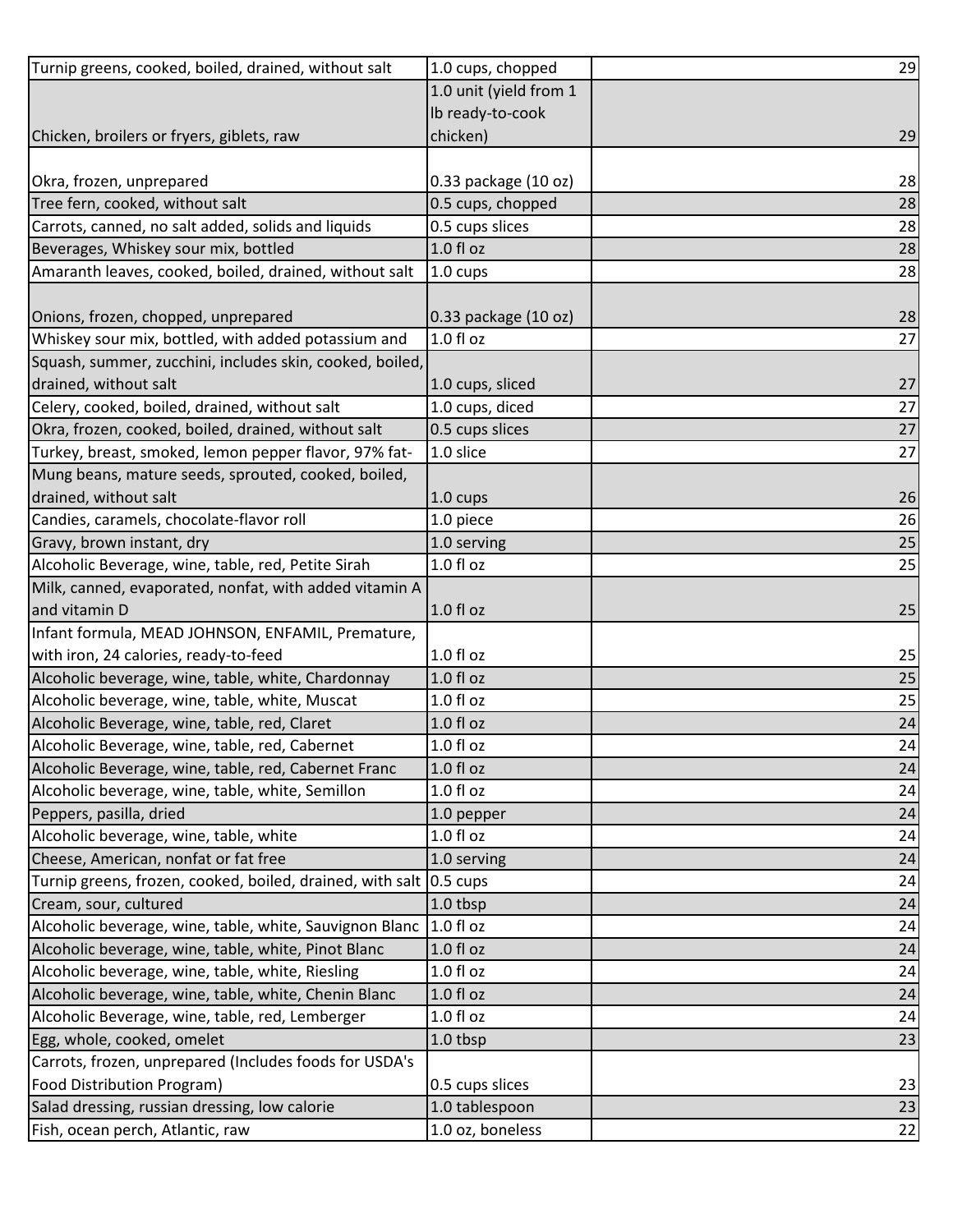|                                                                    | 1.0 wing, bone and       |    |
|--------------------------------------------------------------------|--------------------------|----|
|                                                                    | skin removed (yield      |    |
|                                                                    | from 1 lb ready-to-      |    |
| Chicken, broilers or fryers, wing, meat only, raw                  | cook chicken)            | 21 |
| Sour dressing, non-butterfat, cultured, filled cream-type 1.0 tbsp |                          | 21 |
| Purslane, cooked, boiled, drained, without salt                    | 1.0 cups                 | 21 |
| Cream substitute, liquid, with lauric acid oil and sodium          | 1.0 container,           |    |
| caseinate                                                          | individual               | 20 |
| Cabbage, chinese (pak-choi), cooked, boiled, drained,              |                          |    |
| without salt                                                       | 1.0 cups, shredded       | 20 |
| Cabbage, chinese (pak-choi), cooked, boiled, drained,              |                          |    |
| with salt                                                          | 1.0 cups, shredded       | 20 |
| Cream, sour, reduced fat, cultured                                 | 1.0 tbsp                 | 20 |
| Infant formula, ABBOTT NUTRITION, SIMILAC, Expert                  |                          |    |
| Care, Diarrhea, ready- to- feed with ARA and DHA                   | $1.0 f$ l oz             | 20 |
| Infant Formula, GERBER GOOD START 2, GENTLE PLUS,                  | 1.0 fl oz                | 20 |
| Infant formula, ABBOTT NUTRITION, SIMILAC, For Spit                |                          |    |
| Up, ready-to-feed, with ARA and DHA                                | 1.0 fl oz                | 20 |
| Infant formula, GERBER, GOOD START 2, PROTECT PLUS,                |                          |    |
| ready-to-feed                                                      | $1.0 f$ l oz             | 20 |
| Fish, flatfish (flounder and sole species), raw                    | 1.0 oz, boneless         | 20 |
| Cauliflower, green, raw                                            | 1.0 cups                 | 20 |
| Asparagus, cooked, boiled, drained                                 | 0.5 cups                 | 20 |
| Infant formula, GERBER, GOOD START 2 Soy, with iron,               | $1.0 f$ l oz             | 20 |
| Water convolvulus, cooked, boiled, drained, with salt              | 1.0 cups, chopped        | 20 |
| Beverages, cranberry-apricot juice drink, bottled                  | 1.0 fl oz                | 20 |
| Kale, frozen, unprepared                                           | $1.0 \text{ cups}$       | 19 |
| Radishes, raw                                                      | 1.0 cups slices          | 19 |
| Parmesan cheese topping, fat free                                  | 1.0 tablespoon           | 18 |
| Asparagus, canned, regular pack, solids and liquids                | 0.5 cups                 | 18 |
|                                                                    | 0.5 cups, chopped or     |    |
| Turnip greens, frozen, unprepared                                  | diced                    | 18 |
| Onions, dehydrated flakes                                          | 1.0 tbsp                 | 17 |
| Mushrooms, Chanterelle, raw                                        | 1.0 cups                 | 17 |
| Egg, white, raw, fresh                                             | 1.0 large                | 17 |
| Beverages, cranberry-grape juice drink, bottled                    | 1.0 fl oz                | 17 |
| Kanpyo, (dried gourd strips)                                       | 1.0 strip                | 16 |
| Nabisco, Nabisco Ritz Crackers                                     | 1.0 cracker              | 16 |
| Cress, garden, raw                                                 | 1.0 cups                 | 16 |
|                                                                    |                          |    |
| Balsam-pear (bitter gourd), pods, raw                              | 1.0 cups $(1/2"$ pieces) | 16 |
| Salad dressing, mayonnaise, imitation, milk cream                  | 1.0 tablespoon           | 15 |
|                                                                    |                          |    |
| Cabbage, chinese (pe-tsai), raw                                    | 1.0 cups, shredded       | 12 |
| Vanilla extract                                                    | $1.0$ tsp                | 12 |
| Spices, nutmeg, ground                                             | $1.0$ tsp                | 12 |
| Frozen novelties, ice type, sugar free, orange, cherry,            | 1.0 serving 1.75 fl oz   |    |
| and grape POPSICLE pops                                            | pop                      | 12 |
|                                                                    |                          |    |